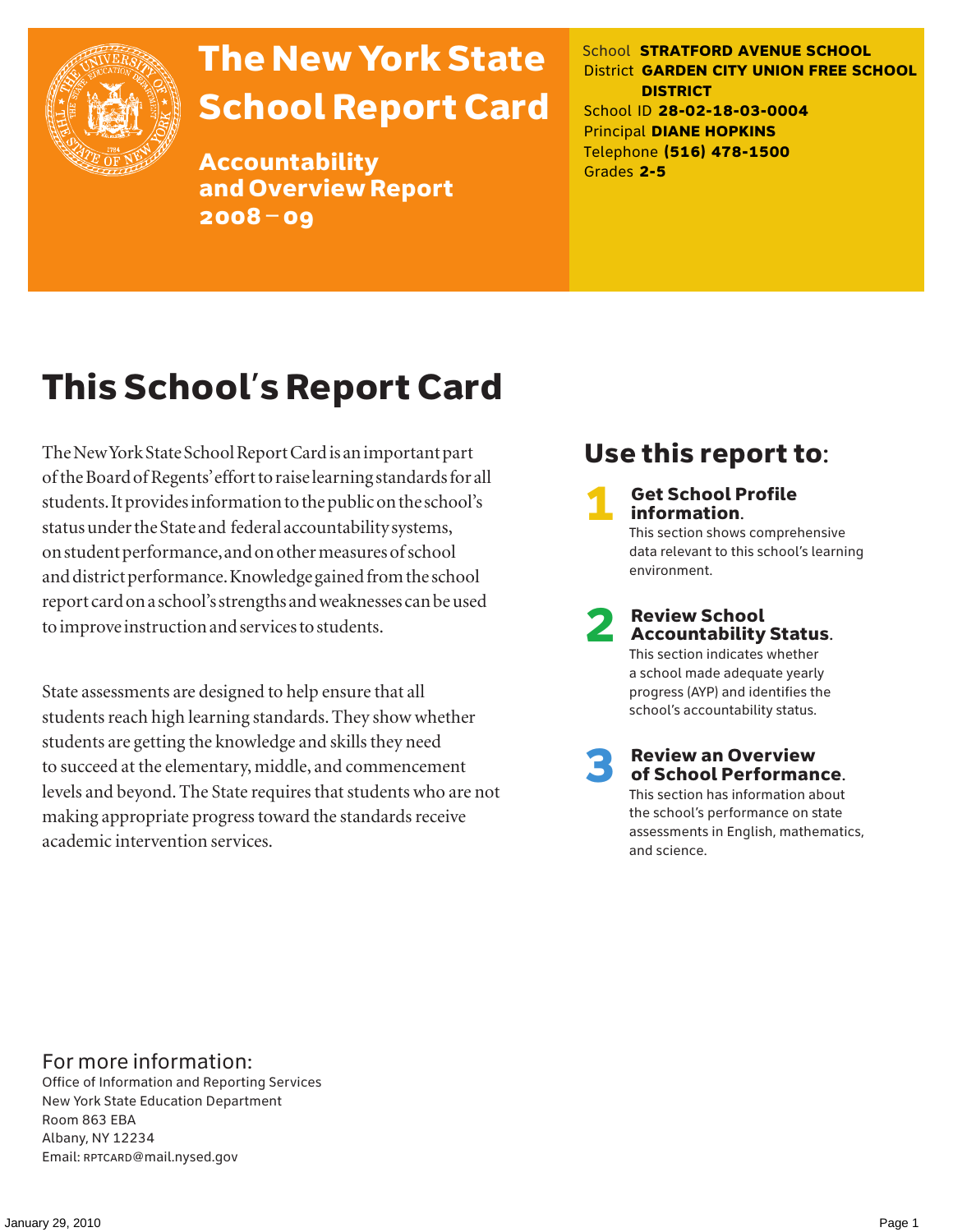### School Profile

This section shows comprehensive data relevant to this school's learning environment, including information about enrollment, average class size, and teacher qualifications.

### Enrollment

|                            | 2006-07 | $2007 - 08$ | $2008 - 09$ |
|----------------------------|---------|-------------|-------------|
| Pre-K                      | 0       | 0           | 0           |
| Kindergarten               | 0       | 0           | 0           |
| Grade 1                    | 0       | 0           | 0           |
| Grade 2                    | 169     | 192         | 168         |
| Grade 3                    | 179     | 175         | 195         |
| Grade 4                    | 193     | 174         | 172         |
| Grade 5                    | 200     | 194         | 174         |
| Grade 6                    | 0       | 0           | 0           |
| <b>Ungraded Elementary</b> | 0       | 0           | 0           |
| Grade 7                    | 0       | 0           | 0           |
| Grade 8                    | 0       | 0           | 0           |
| Grade 9                    | 0       | 0           | 0           |
| Grade 10                   | 0       | 0           | 0           |
| Grade 11                   | 0       | 0           | 0           |
| Grade 12                   | 0       | 0           | 0           |
| <b>Ungraded Secondary</b>  | 0       | 0           | 0           |
| Total K-12                 | 741     | 735         | 709         |

### Enrollment Information

*Enrollment* counts are as of Basic Educational Data System (BEDS) day, which is typically the first Wednesday of October of the school year. Students who attend BOCES programs on a part-time basis are included in a school's enrollment. Students who attend BOCES on a full-time basis or who are placed full time by the district in an out-of-district placement are not included in a school's enrollment. Students classified by schools as "pre-first" are included in first grade counts.

### Average Class Size

|                       | 2006-07 | $2007 - 08$ | $2008 - 09$ |
|-----------------------|---------|-------------|-------------|
| <b>Common Branch</b>  | 23      | 23          | 22          |
| Grade 8               |         |             |             |
| English               |         |             |             |
| <b>Mathematics</b>    |         |             |             |
| Science               |         |             |             |
| Social Studies        |         |             |             |
| Grade 10              |         |             |             |
| English               |         |             |             |
| <b>Mathematics</b>    |         |             |             |
| Science               |         |             |             |
| <b>Social Studies</b> |         |             |             |

### Average Class Size Information

*Average Class Size* is the total registration in specified classes divided by the number of those classes with registration. *Common Branch* refers to self-contained classes in Grades 1–6.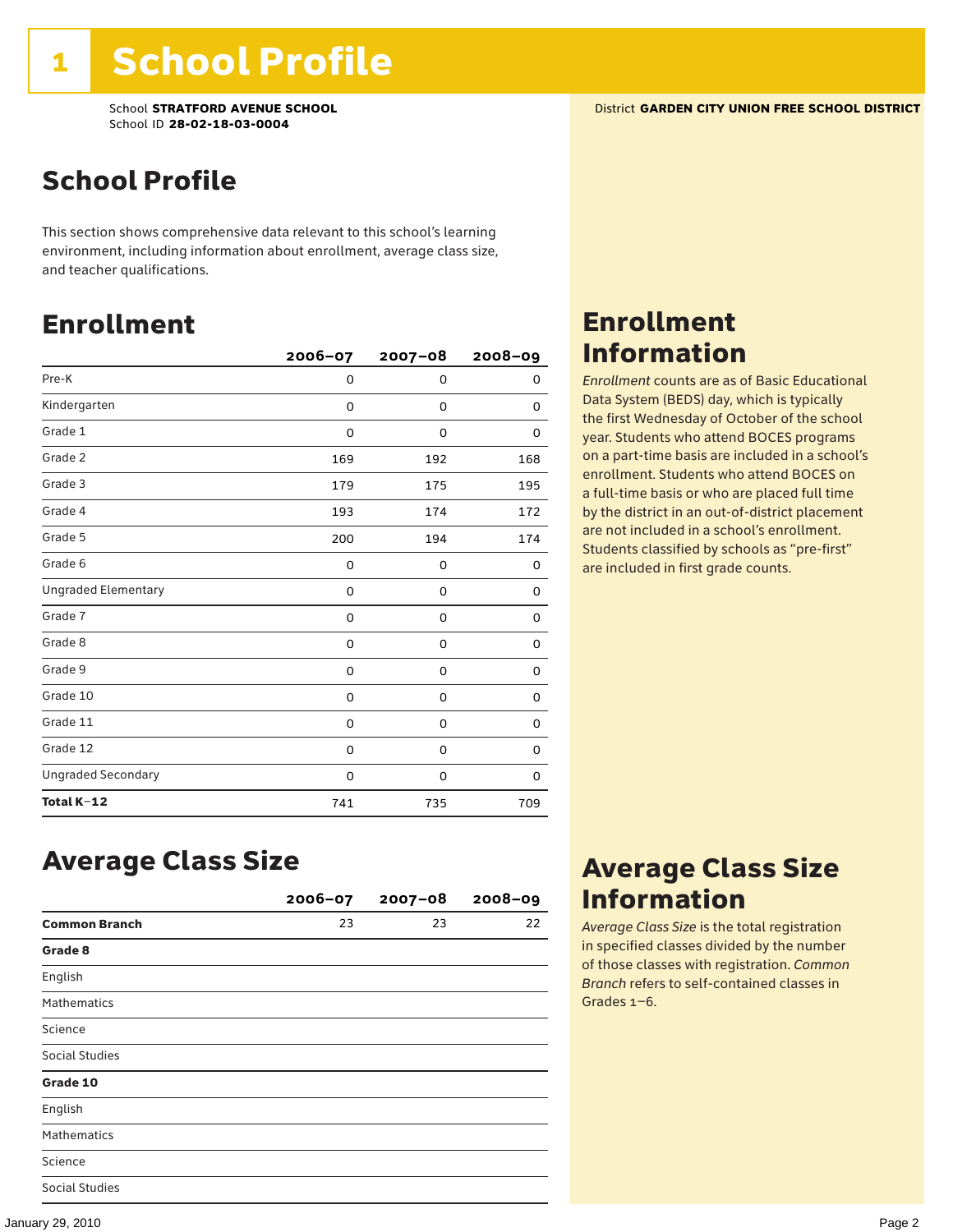### Demographic Factors

|                                                    |              | 2006-07 | 2007-08      |     | $2008 - 09$ |     |
|----------------------------------------------------|--------------|---------|--------------|-----|-------------|-----|
|                                                    | #            | %       | #            | %   | #           | %   |
| Eligible for Free Lunch                            | 0            | 0%      | 0            | 0%  | 0           | 0%  |
| Reduced-Price Lunch                                | 0            | 0%      | 0            | 0%  | 0           | 0%  |
| Student Stability*                                 |              | 98%     |              | 97% |             | 98% |
| Limited English Proficient                         | $\mathbf{1}$ | 0%      | 6            | 1%  | 1           | 0%  |
| <b>Racial/Ethnic Origin</b>                        |              |         |              |     |             |     |
| American Indian or Alaska Native                   | 0            | 0%      | 0            | 0%  | 0           | 0%  |
| <b>Black or African American</b>                   | 2            | 0%      | $\mathbf{1}$ | 0%  | 1           | 0%  |
| Hispanic or Latino                                 | 10           | 1%      | 6            | 1%  | 4           | 1%  |
| Asian or Native<br>Hawaiian/Other Pacific Islander | 14           | 2%      | 18           | 2%  | 16          | 2%  |
| White                                              | 715          | 96%     | 710          | 97% | 688         | 97% |
| Multiracial                                        | 0            | 0%      | 0            | 0%  | 0           | 0%  |

\* Available only at the school level.

### Attendance and Suspensions

|                            |   | $2005 - 06$ |   | $2006 - 07$   |   | $2007 - 08$   |  |
|----------------------------|---|-------------|---|---------------|---|---------------|--|
|                            | # | $\%$        | # | $\frac{0}{6}$ | # | $\frac{0}{6}$ |  |
| Annual Attendance Rate     |   | 98%         |   | 98%           |   | 98%           |  |
| <b>Student Suspensions</b> |   | በ%          |   | በ%            |   | 0%            |  |

### Demographic Factors Information

*Eligible for Free Lunch* and *Reduced*-*Price Lunch* percentages are determined by dividing the number of approved lunch applicants by the Basic Educational Data System (BEDS) enrollment in full-day Kindergarten through Grade 12. *Eligible for Free Lunch* and *Limited English Proficient* counts are used to determine *Similar Schools* groupings within a *Need*/*Resource Capacity* category. *Student Stability* is the percentage of students in the highest grade in a school who were also enrolled in that school at any time during the previous school year. (For example, if School A, which serves Grades 6–8, has 100 students enrolled in Grade 8 this year, and 92 of those 100 students were also enrolled in School A last year, the stability rate for the school is 92 percent.)

### Attendance and Suspensions Information

*Annual Attendance Rate* is determined by dividing the school's total actual attendance by the total possible attendance for a school year. A school's actual attendance is the sum of the number of students in attendance on each day the school was open during the school year. Possible attendance is the sum of the number of enrolled students who should have been in attendance on each day the school was open during the school year. *Student Suspension* rate is determined by dividing the number of students who were suspended from school (not including in-school suspensions) for one full day or longer anytime during the school year by the Basic Educational Data System (BEDS) day enrollments for that school year. A student is counted only once, regardless of whether the student was suspended one or more times during the school year.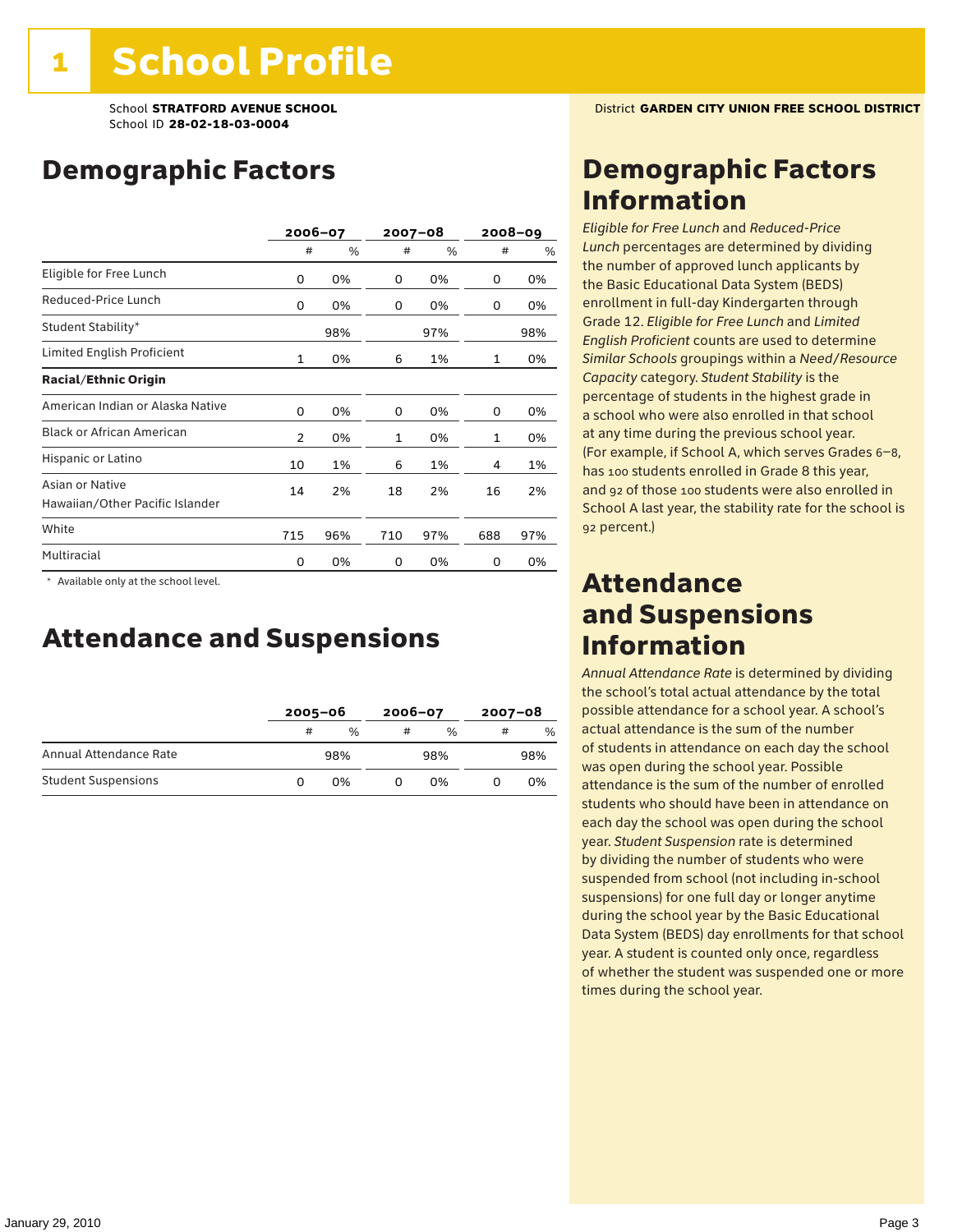### Teacher Qualifications

|                                                                 | 2006-07 | 2007-08 | $2008 - 09$ |
|-----------------------------------------------------------------|---------|---------|-------------|
| <b>Total Number of Teachers</b>                                 | 48      | 49      | 47          |
| Percent with No Valid<br><b>Teaching Certificate</b>            | 0%      | 0%      | 0%          |
| Percent Teaching Out<br>of Certification                        | 0%      | 0%      | 0%          |
| Percent with Fewer Than<br>Three Years of Experience            | 8%      | 4%      | 4%          |
| Percentage with Master's Degree<br>Plus 30 Hours or Doctorate   | 25%     | 27%     | 23%         |
| <b>Total Number of Core Classes</b>                             | 59      | 64      | 62          |
| Percent Not Taught by<br><b>Highly Qualified Teachers</b>       | 0%      | 0%      | 0%          |
| <b>Total Number of Classes</b>                                  | 84      | 86      | 80          |
| Percent Taught by Teachers Without<br>Appropriate Certification | 0%      | 0%      | 0%          |

### Teacher Turnover Rate

|                                                                       | 2005-06 | 2006-07 | 2007-08 |
|-----------------------------------------------------------------------|---------|---------|---------|
| Turnover Rate of Teachers with Fewer<br>than Five Years of Experience | በ%      | 13%     | 0%      |
| Turnover Rate of All Teachers                                         | 11%     | 10%     | 8%      |

### Staff Counts

|                                       | $2006 - 07$ | $2007 - 08$ | $2008 - 09$ |
|---------------------------------------|-------------|-------------|-------------|
| <b>Total Other Professional Staff</b> |             |             |             |
| Total Paraprofessionals*              | N/A         | N/A         | N/A         |
| <b>Assistant Principals</b>           |             |             |             |
| Principals                            |             |             |             |

\* Not available at the school level.

### Teacher Qualifications Information

The *Percent Teaching Out of Certification* is the percent doing so more than on an incidental basis; that is, the percent teaching for more than five periods per week outside certification.

*Core Classes* are primarily K-6 common branch, English, mathematics, science, social studies, art, music, and foreign languages. To be *Highly Qualified*, a teacher must have at least a Bachelor's degree, be certified to teach in the subject area, and show subject matter competency.

### Teacher Turnover Rate Information

*Teacher Turnover Rate* for a specified school year is the number of teachers in that school year who were not teaching in the following school year divided by the number of teachers in the specified school year, expressed as a percentage.

### Staff Counts **Information**

*Other Professionals* includes administrators, guidance counselors, school nurses, psychologists, and other professionals who devote more than half of their time to non-teaching duties. Teachers who are shared between buildings within a district are reported on the district report only.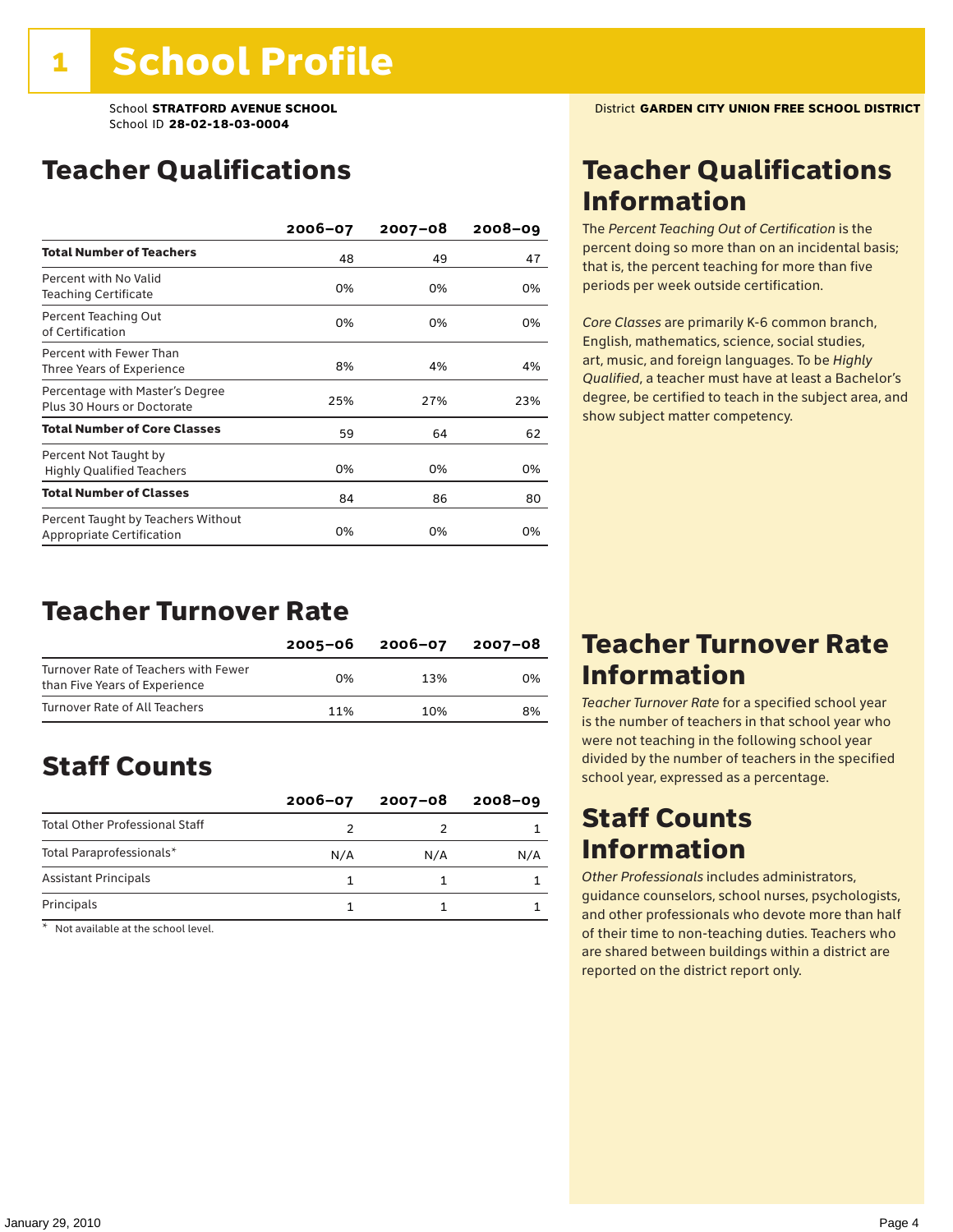### Understanding How Accountability Works in New York State

The federal No Child Left Behind (NCLB) Act requires that states develop and report on measures of student proficiency in 1) English language arts (ELA), in 2) mathematics, and on 3) a third indicator. In New York State in 2008–09, the third indicator is science at the elementary/middle level and graduation rate at the secondary level. Schools or districts that meet predefined goals on these measures are making Adequate Yearly Progress (AYP).



For more information about accountability in New York State, visit: http://www.emsc.nysed.gov/irts/accountability/

#### 1 English Language Arts (ELA)

To make AYP in ELA, every accountability group must make AYP. For a group to make AYP, it must meet the participation *and* the performance criteria.

#### A Participation Criterion

At the elementary/middle level, 95 percent of Grades 3–8 students enrolled during the test administration period in each group with 40 or more students must be tested on the New York State Testing Program (NYSTP) in ELA or, if appropriate, the New York State English as a Second Language Achievement Test (NYSESLAT), or the New York State Alternate Assessment (NYSAA) in ELA. At the secondary level, 95 percent of seniors in 2008–09 in each accountability group with 40 or more students must have taken an English examination that meets the students' graduation requirement.

#### B Performance Criterion

At the elementary/middle level, the Performance Index (PI) of each group with 30 or more continuously enrolled tested students must equal or exceed its Effective Annual Measurable Objective (AMO) or the group must make Safe Harbor. (NYSESLAT is used only for participation.) At the secondary level, the PI of each group in the 2005 cohort with 30 or more members must equal or exceed its Effective AMO or the group must make Safe Harbor. To make Safe Harbor, the PI of the group must equal or exceed its Safe Harbor Target and the group must qualify for Safe Harbor using the third indicator, science or graduation rate.

#### 2 Mathematics

The same criteria for making AYP in ELA apply to mathematics. At the elementary/middle level, the measures used to determine AYP are the NYSTP and the NYSAA in mathematics. At the secondary level, the measures are mathematics examinations that meet the students' graduation requirement.

#### 3 Third Indicator

In addition to English language arts and mathematics, the school must also make AYP in a third area of achievement. This means meeting the criteria in science at the elementary/middle level and the criteria in graduation rate at the secondary level.

Elementary/Middle-Level Science: To make AYP, the All Students group must meet the participation criterion *and* the performance criterion.

#### A Participation Criterion

Eighty percent of students in Grades 4 and/or 8 enrolled during the test administration period in the All Students group, if it has 40 or more students, must be tested on an accountability measure. In Grade 4, the measures are the Grade 4 elementary-level science test and the Grade 4 NYSAA in science. In Grade 8 science, the measures are the Grade 8 middle-level science test, Regents science examinations, and the Grade 8 NYSAA in science.

#### B Performance Criterion

The PI of the All Students group, if it has 30 or more students, must equal or exceed the State Science Standard (100) or the Science Progress Target.

Qualifying for Safe Harbor in Elementary/Middle-Level ELA and Math: To qualify, the group must meet both the participation criterion and the performance criterion in science.

Secondary-Level Graduation Rate: For a school to make AYP in graduation rate, the percent of students in the 2004 graduation-rate total cohort in the All Students group earning a local or Regents diploma by August 31, 2008 must equal or exceed the Graduation-Rate Standard (55%) or the Graduation-Rate Progress Target.

Qualifying for Safe Harbor in Secondary-Level ELA and Math: To qualify, the percent of the 2004 graduation-rate total cohort earning a local or Regents diploma by August 31, 2008 must equal or exceed the Graduation-Rate Standard (55%) or the Graduation-Rate Progress Target for that group.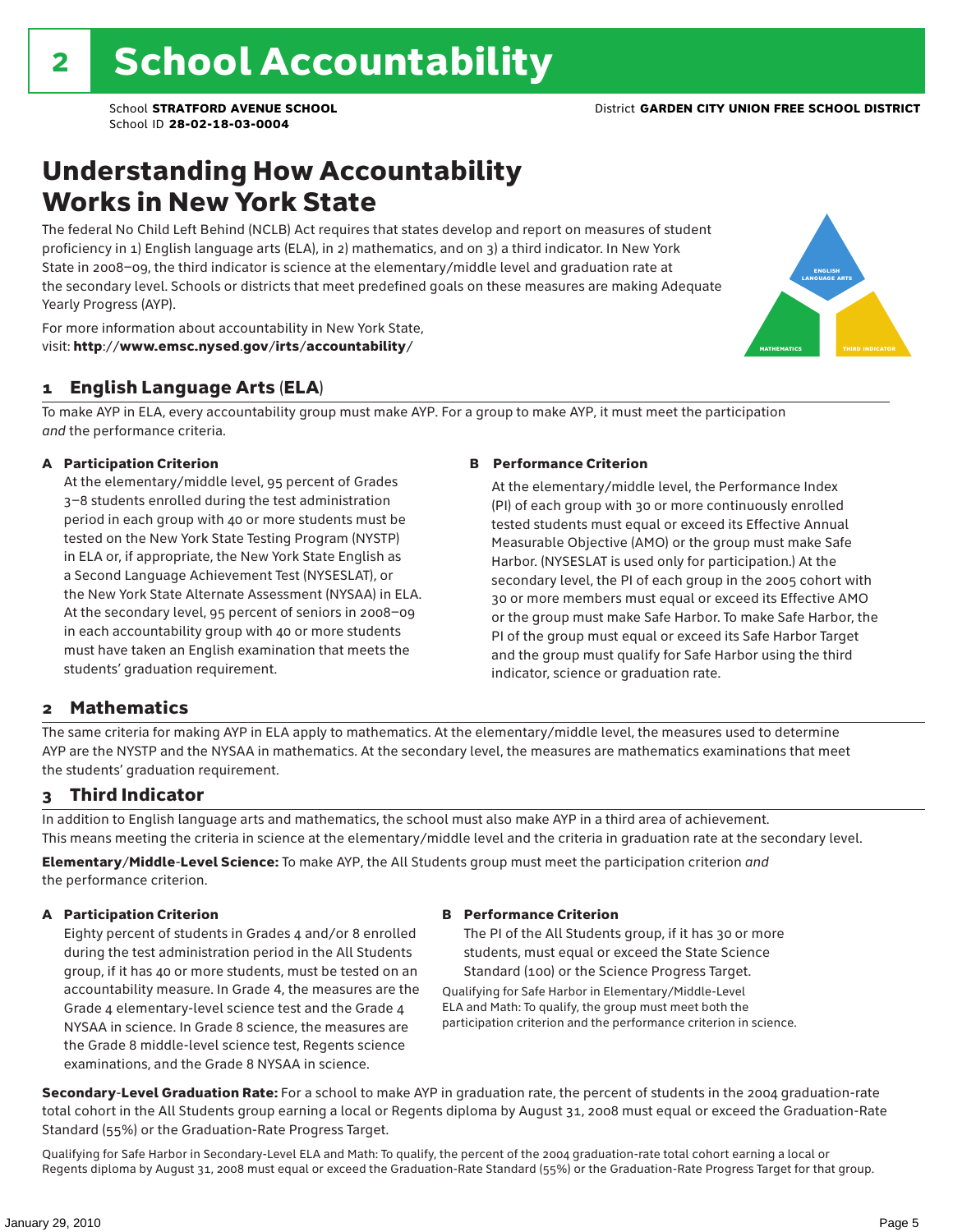# Useful Terms for Understanding Accountability

#### Accountability Cohort for English and Mathematics

The 2005 school accountability cohort consists of all students who first entered Grade 9 anywhere in the 2005–06 school year, and all ungraded students with disabilities who reached their seventeenth birthday in the 2005–06 school year, who were enrolled on October 1, 2008 and did not transfer to a diploma granting program. Students who earned a high school equivalency diploma or were enrolled in an approved high school equivalency preparation program on June 30, 2009, are not included in the 2005 school accountability cohort. The 2005 district accountability cohort consists of all students in each school accountability cohort plus students who transferred within the district after BEDS day plus students who were placed outside the district by the Committee on Special Education or district administrators and who met the other requirements for cohort membership. Cohort is defined in Section 100.2 (p) (16) of the Commissioner's Regulations.

#### Adequate Yearly Progress (AYP)

Adequate Yearly Progress (AYP) indicates satisfactory progress by a district or a school toward the goal of proficiency for all students.

#### Annual Measurable Objective (AMO)

The Annual Measurable Objective (AMO) is the Performance Index (PI) value that signifies that an accountability group is making satisfactory progress toward the goal that 100 percent of students will be proficient in the State's learning standards for English language arts and mathematics by 2013–14. The AMOs for each grade level will be increased as specified in CR100.2(p)(14) and will reach 200 in 2013–14. (See Effective AMO for further information.)

#### Continuously Enrolled Students

At the elementary/middle level, continuously enrolled students are those enrolled in the school or district on BEDS day (usually the first Wednesday in October) of the school year until the test administration period. At the secondary level, all students who meet the criteria for inclusion in the accountability cohort are considered to be continuously enrolled.

#### Effective Annual Measurable Objective (Effective AMO)

The Effective Annual Measurable Objective (Effective AMO) is the Performance Index (PI) value that each accountability group within a school or district is expected to achieve to make Adequate Yearly Progress (AYP). The Effective AMO is the lowest PI that an accountability group of a given size can achieve in a subject for the group's PI not to be considered significantly different from the AMO for that subject. If an accountability group's PI equals or exceeds the Effective AMO, it is considered to have made AYP. A more complete definition of Effective AMO and a table showing the PI values that each group size must equal or exceed to make AYP are available at www.emsc.nysed.gov/irts.

#### Graduation-Rate Total Cohort

This term is defined on the graduation-rate accountability page.

#### Performance Index (PI)

A Performance Index is a value from 0 to 200 that is assigned to an accountability group, indicating how that group performed on a required State test (or approved alternative) in English language arts, mathematics, or science. Student scores on the tests are converted to four performance levels, from Level 1 to Level 4. (See performance level definitions on the Overview Summary page.) At the elementary/middle level, the PI is calculated using the following equation:

100 × [(Count of Continuously Enrolled Tested Students Performing at Levels 2, 3, and 4 + the Count at Levels 3 and 4) ÷ Count of All Continuously Enrolled Tested Students]

At the secondary level, the PI is calculated using the following equation:

100 × [(Count of Cohort Members Performing at

Levels 2, 3, and 4 + the Count at Levels 3 and 4)  $\div$  Count of All Cohort Members]

A list of tests used to measure student performance for accountability is available at www.emsc.nysed.gov/irts.

#### Progress Target

For accountability groups below the State Standard in science or graduation rate, the Progress Target is an alternate method for making Adequate Yearly Progress (AYP) or qualifying for Safe Harbor in English language arts and mathematics based on improvement over the previous year's performance.

#### Safe Harbor

Safe Harbor provides an alternate means to demonstrate Adequate Yearly Progress (AYP) for accountability groups that do not achieve their Effective Annual Measurable Objectives (AMOs) in English or mathematics.

#### Safe Harbor Targets

The 2008–09 safe harbor targets were calculated using the following equation:

2007–08 PI + (200 – the 2007–08 PI) × 0.10

#### Science Progress Target

The elementary/middle-level 2008–09 Science Progress Target is calculated by adding one point to the 2007–08 PI. The 2009–10 Science Progress Target is calculated by adding one point to the 2008–09 PI. The 2008–09 target is provided for groups whose PI was below the State Science Standard in 2008–09.

#### Science Standard

The criterion value that represents a minimally satisfactory performance in science. In 2008–09, the State Science Standard at the elementary/middle level is a Performance Index (PI) of 100. The Commissioner may raise the State Science Standard at his discretion in future years.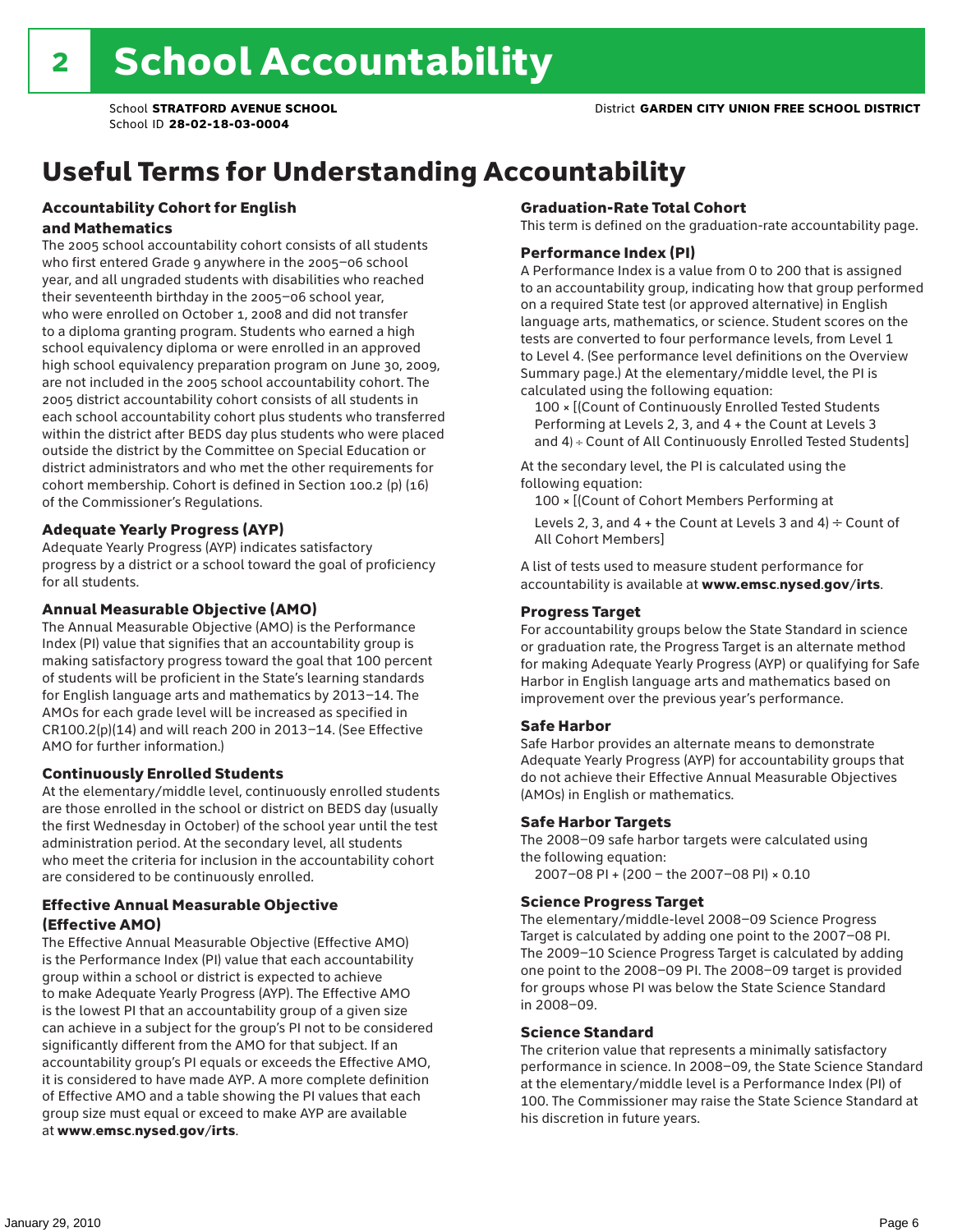### Understanding Your School Accountability Status

New York State has been approved by the United States Department of Education to participate in a differentiated accountability pilot program. Under this program, each public school in the state is assigned an accountability status "phase" (good standing, improvement, corrective action, or restructuring) based on its history of making Adequate Yearly Progress (AYP) and its AYP status in 2008–09. If the school is identified for improvement, corrective action, or restructuring under this program, the school is also assigned to an accountability "category" (basic, focused, or comprehensive) based on the student groups whose failure to make AYP caused the school to be identified or the "measures" for which it was identified.

Accountability measures for schools at the elementary/middle level are English language arts (ELA), mathematics, and science; at the secondary level, they are ELA, mathematics, and graduation rate. A school may be in a different accountability status phase for each measure. The school's overall status is its most advanced New York State accountability phase and its highest category within that phase.

For more information on this program and for this school's 2009–10 accountability status, see http://www.emsc.nysed.gov/irts/accountability/designations/.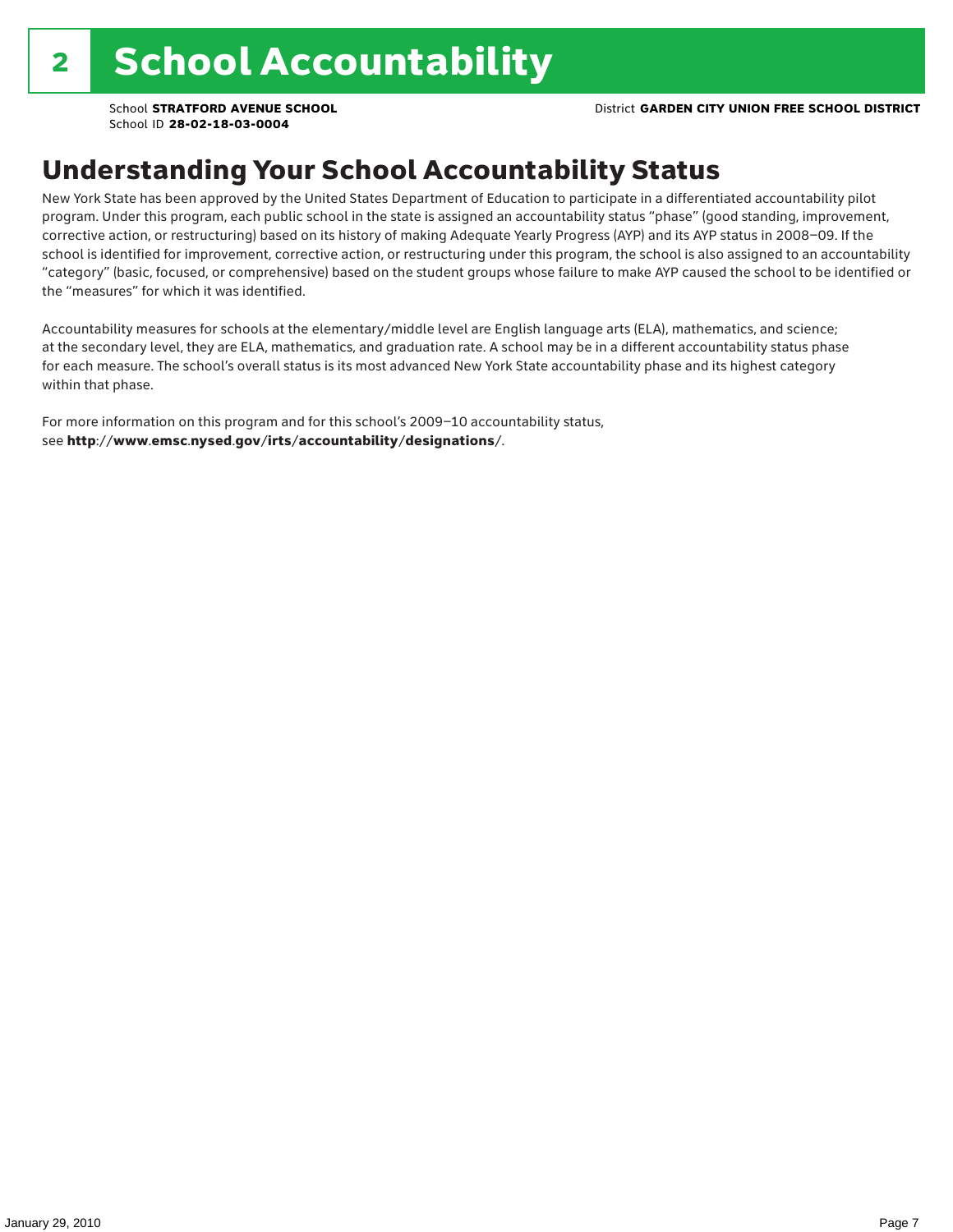# 2 School Accountability

School ID **28-02-18-03-0004**

### Summary

| <b>Overall Accountability</b> |                                                                  |
|-------------------------------|------------------------------------------------------------------|
| Status $(2009 - 10)$          | For this school's 2009-10 accountability status,                 |
|                               | see http://www.emsc.nysed.gov/irts/accountability/designations/. |

| <b>Title I Part A Funding</b> | <b>Years the School Received Title I Part A Funding</b> |             |         |  |  |  |
|-------------------------------|---------------------------------------------------------|-------------|---------|--|--|--|
|                               | 2007-08                                                 | $2008 - 09$ | 2009-10 |  |  |  |
|                               | N <sub>O</sub>                                          | YES.        | YES     |  |  |  |

#### On which accountability measures did this school make Adequate Yearly Progress (AYP) and which groups made AYP on each measure?

|                                                     | <b>Elementary/Middle Level</b> |               |               |               | <b>Secondary Level</b> |                        |  |  |
|-----------------------------------------------------|--------------------------------|---------------|---------------|---------------|------------------------|------------------------|--|--|
|                                                     | English                        |               |               | English       |                        |                        |  |  |
| <b>Student Groups</b>                               | Language Arts                  | Mathematics   | Science       | Language Arts | Mathematics            | <b>Graduation Rate</b> |  |  |
| <b>All Students</b>                                 | V                              | V             | V             |               |                        |                        |  |  |
| <b>Ethnicity</b>                                    |                                |               |               |               |                        |                        |  |  |
| American Indian or Alaska Native                    |                                |               |               |               |                        |                        |  |  |
| <b>Black or African American</b>                    |                                |               |               |               |                        |                        |  |  |
| Hispanic or Latino                                  |                                |               |               |               |                        |                        |  |  |
| Asian or Native Hawaiian/Other Pacific              |                                |               |               |               |                        |                        |  |  |
| Islander                                            |                                |               |               |               |                        |                        |  |  |
| White                                               |                                | v             |               |               |                        |                        |  |  |
| Multiracial                                         |                                |               |               |               |                        |                        |  |  |
| <b>Other Groups</b>                                 |                                |               |               |               |                        |                        |  |  |
| <b>Students with Disabilities</b>                   | V                              | ✔             |               |               |                        |                        |  |  |
| Limited English Proficient                          |                                |               |               |               |                        |                        |  |  |
| <b>Economically Disadvantaged</b>                   |                                |               |               |               |                        |                        |  |  |
| <b>Student groups making</b><br>AYP in each subject | $\vee$ 3 of 3                  | $\vee$ 3 of 3 | $\vee$ 1 of 1 |               |                        |                        |  |  |

#### AYP Status

 $M$  Made AYP

✔SH Made AYP Using Safe Harbor Target

✘ Did Not Make AYP

— Insufficient Number of Students to Determine AYP Status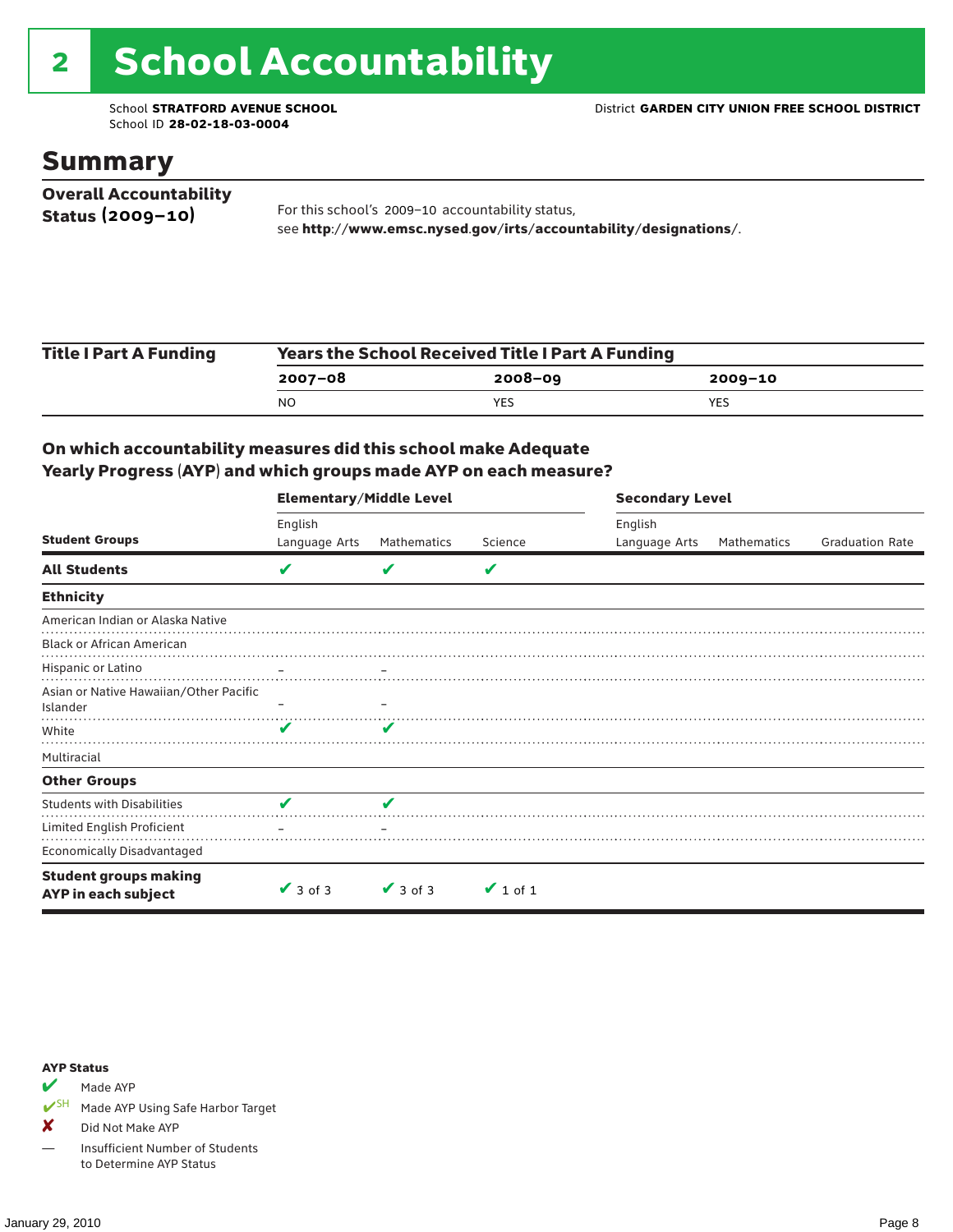## **Elementary/Middle-Level English Language Arts**

| <b>Accountability Status</b><br>for This Subject<br>$(2009 - 10)$ |        | For this school's 2009-10 accountability status,<br>see http://www.emsc.nysed.gov/irts/accountability/designations/. |
|-------------------------------------------------------------------|--------|----------------------------------------------------------------------------------------------------------------------|
| <b>Accountability Measures</b>                                    | 3 of 3 | Student groups making AYP in English language arts                                                                   |
|                                                                   |        | Made AYP                                                                                                             |

#### How did students in each accountability group perform on **elementary/middle-level English language arts accountability measures?**

|                                                            | <b>AYP</b>      | Participation <sup>2</sup> | Test Performance <sup>3</sup> |           |             |           | <b>Performance Objectives</b> |             |
|------------------------------------------------------------|-----------------|----------------------------|-------------------------------|-----------|-------------|-----------|-------------------------------|-------------|
| <b>Student Group</b>                                       |                 | Met                        | Percentage                    | Met       | Performance | Effective | Safe Harbor Target            |             |
| (Total: Continuous Enrollment) <sup>1</sup>                | <b>Status</b>   | Criterion                  | <b>Tested</b>                 | Criterion | Index       | AMO       | 2008-09                       | $2009 - 10$ |
| <b>All Students (540:539)</b>                              | ✔               | V                          | 100%                          | V         | 197         | 139       |                               |             |
| <b>Ethnicity</b>                                           |                 |                            |                               |           |             |           |                               |             |
| American Indian or Alaska Native<br>(0:0)                  |                 |                            |                               |           |             |           |                               |             |
| <b>Black or African American</b><br>(0:0)                  |                 |                            |                               |           |             |           |                               |             |
| Hispanic or Latino <sup>(4:4)</sup>                        |                 |                            |                               |           |             |           |                               |             |
| Asian or Native Hawaiian/Other Pacific<br>Islander (12:12) |                 |                            |                               |           |             |           |                               |             |
| White (524:523)                                            | ✔               | V                          | 100%                          | V         | 197         | 139       |                               |             |
| Multiracial (0:0)                                          |                 |                            |                               |           |             |           |                               |             |
| <b>Other Groups</b>                                        |                 |                            |                               |           |             |           |                               |             |
| Students with Disabilities <sup>4</sup><br>(51:51)         |                 | ✔                          | 100%                          | V         | 178         | 131       |                               |             |
| Limited English Proficient <sup>5</sup>                    |                 |                            |                               |           |             |           |                               |             |
| (1:1)                                                      |                 |                            |                               |           |             |           |                               |             |
| <b>Economically Disadvantaged</b><br>(0:0)                 |                 |                            |                               |           |             |           |                               |             |
| <b>Final AYP Determination</b>                             | $\sqrt{3}$ of 3 |                            |                               |           |             |           |                               |             |

#### **NOTES**

- <sup>1</sup> These data show the count of students enrolled during the test administration period (used for Participation) followed by the count of continuously enrolled tested students (used for Performance). For accountability calculations,
- students who were excused from testing for medical reasons are not included in the enrollment count. <sup>2</sup> Groups with fewer than 40 students enrolled during the test administration period are not required to meet the participation criterion. If the participation rate of a group fell below 95 percent in 2008–09, the enrollment shown is the sum of 2007–08 and 2008–09 enrollments and the percent tested is the weighted average
- of the participation rates over those two years.<br><sup>3</sup> For schools with fewer than 30 continuously enrolled tested students in the All Students group in 2008–09, data for 2007–08 and 2008–09 were combined to determine counts and PIs. For schools with 30 or more continuously enrolled students in the All Students group in 2008–09, student groups with fewer than 30
- continuously enrolled tested students are not required to meet the performance criterion. <sup>4</sup> If the school failed to make AYP solely because of the performance of students with disabilities, met the 95% participation requirement for this group, and would meet or exceed the AMO for this subject if 34 points were added to the PI, then the school is considered to have made AYP for students with disabilities.
- $5$  If the count of LEP students is equal to or greater than 30, former LEP students are also included in the performance calculations.
- ‡ This student group did not make AYP in science; therefore, it did not qualify for Safe Harbor.
- Made AYP Using Safe Harbor Target
- X Did Not Make AYP
- Insufficient Number of Students to Determine AYP Status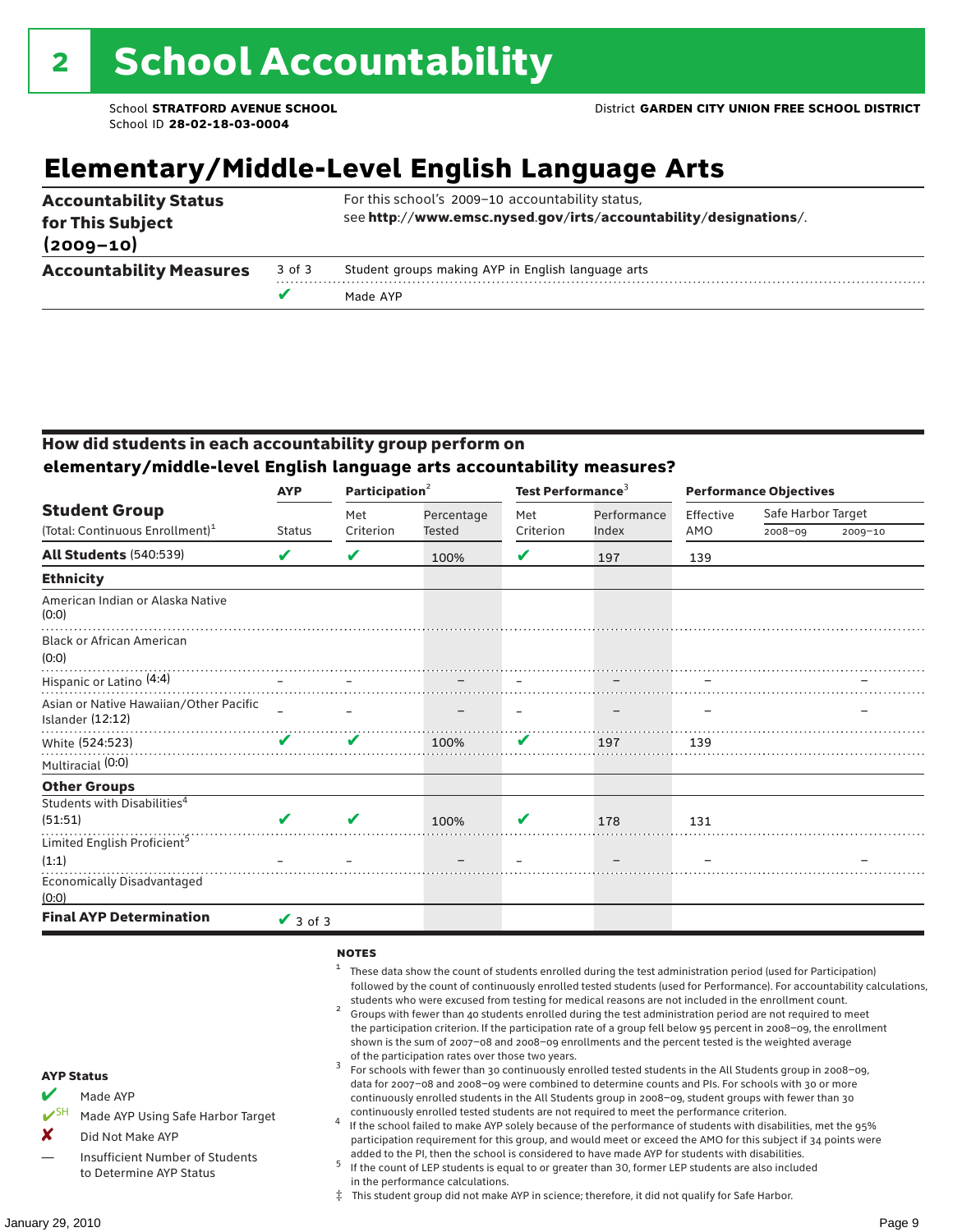# **Elementary/Middle-Level Mathematics**

| for This Subject               |        | see http://www.emsc.nysed.gov/irts/accountability/designations/. |
|--------------------------------|--------|------------------------------------------------------------------|
| $(2009 - 10)$                  |        |                                                                  |
| <b>Accountability Measures</b> | 3 of 3 | Student groups making AYP in mathematics                         |
|                                |        | Made AYP                                                         |

#### How did students in each accountability group perform on **elementary/middle-level mathematics accountability measures?**

|                                                            | <b>AYP</b>    |           | Participation <sup>2</sup> |           | Test Performance <sup>3</sup> | <b>Performance Objectives</b> |                    |             |  |
|------------------------------------------------------------|---------------|-----------|----------------------------|-----------|-------------------------------|-------------------------------|--------------------|-------------|--|
| <b>Student Group</b>                                       |               | Met       | Percentage                 | Met       | Performance                   | Effective                     | Safe Harbor Target |             |  |
| (Total: Continuous Enrollment) <sup>1</sup>                | <b>Status</b> | Criterion | Tested                     | Criterion | Index                         | AMO                           | $2008 - 09$        | $2009 - 10$ |  |
| <b>All Students (540:540)</b>                              | V             | V         | 100%                       | V         | 199                           | 114                           |                    |             |  |
| <b>Ethnicity</b>                                           |               |           |                            |           |                               |                               |                    |             |  |
| American Indian or Alaska Native<br>(0:0)                  |               |           |                            |           |                               |                               |                    |             |  |
| <b>Black or African American</b><br>(0:0)                  |               |           |                            |           |                               |                               |                    |             |  |
| Hispanic or Latino <sup>(4:4)</sup>                        |               |           |                            |           |                               |                               |                    |             |  |
| Asian or Native Hawaiian/Other Pacific<br>Islander (12:12) |               |           |                            |           |                               |                               |                    |             |  |
| White (524:524)                                            | ✔             | ✔         | 100%                       | V         | 199                           | 114                           |                    |             |  |
| Multiracial (0:0)                                          |               |           |                            |           |                               |                               |                    |             |  |
| <b>Other Groups</b>                                        |               |           |                            |           |                               |                               |                    |             |  |
| Students with Disabilities <sup>4</sup>                    |               |           |                            |           |                               |                               |                    |             |  |
| (51:51)                                                    |               | V         | 100%                       | V         | 190                           | 106                           |                    |             |  |
| Limited English Proficient <sup>5</sup>                    |               |           |                            |           |                               |                               |                    |             |  |
| (1:1)                                                      |               |           |                            |           |                               |                               |                    |             |  |
| <b>Economically Disadvantaged</b><br>(0:0)                 |               |           |                            |           |                               |                               |                    |             |  |
| <b>Final AYP Determination</b>                             | $\vee$ 3 of 3 |           |                            |           |                               |                               |                    |             |  |

#### **NOTES**

- $1$  These data show the count of students enrolled during the test administration period (used for Participation) followed by the count of continuously enrolled tested students (used for Performance). For accountability calculations,
- students who were excused from testing for medical reasons are not included in the enrollment count. <sup>2</sup> Groups with fewer than 40 students enrolled during the test administration period are not required to meet the participation criterion. If the participation rate of a group fell below 95 percent in 2008–09, the enrollment shown is the sum of 2007–08 and 2008–09 enrollments and the percent tested is the weighted average
- of the participation rates over those two years.<br><sup>3</sup> For schools with fewer than 30 continuously enrolled tested students in the All Students group in 2008–09, data for 2007–08 and 2008–09 were combined to determine counts and PIs. For schools with 30 or more continuously enrolled students in the All Students group in 2008–09, student groups with fewer than 30
- continuously enrolled tested students are not required to meet the performance criterion. <sup>4</sup> If the school failed to make AYP solely because of the performance of students with disabilities, met the 95% participation requirement for this group, and would meet or exceed the AMO for this subject if 34 points were added to the PI, then the school is considered to have made AYP for students with disabilities.
- $5$  If the count of LEP students is equal to or greater than 30, former LEP students are also included in the performance calculations.
- ‡ This student group did not make AYP in science; therefore, it did not qualify for Safe Harbor.

AYP Status Made AYP

X Did Not Make AYP

Made AYP Using Safe Harbor Target

Insufficient Number of Students to Determine AYP Status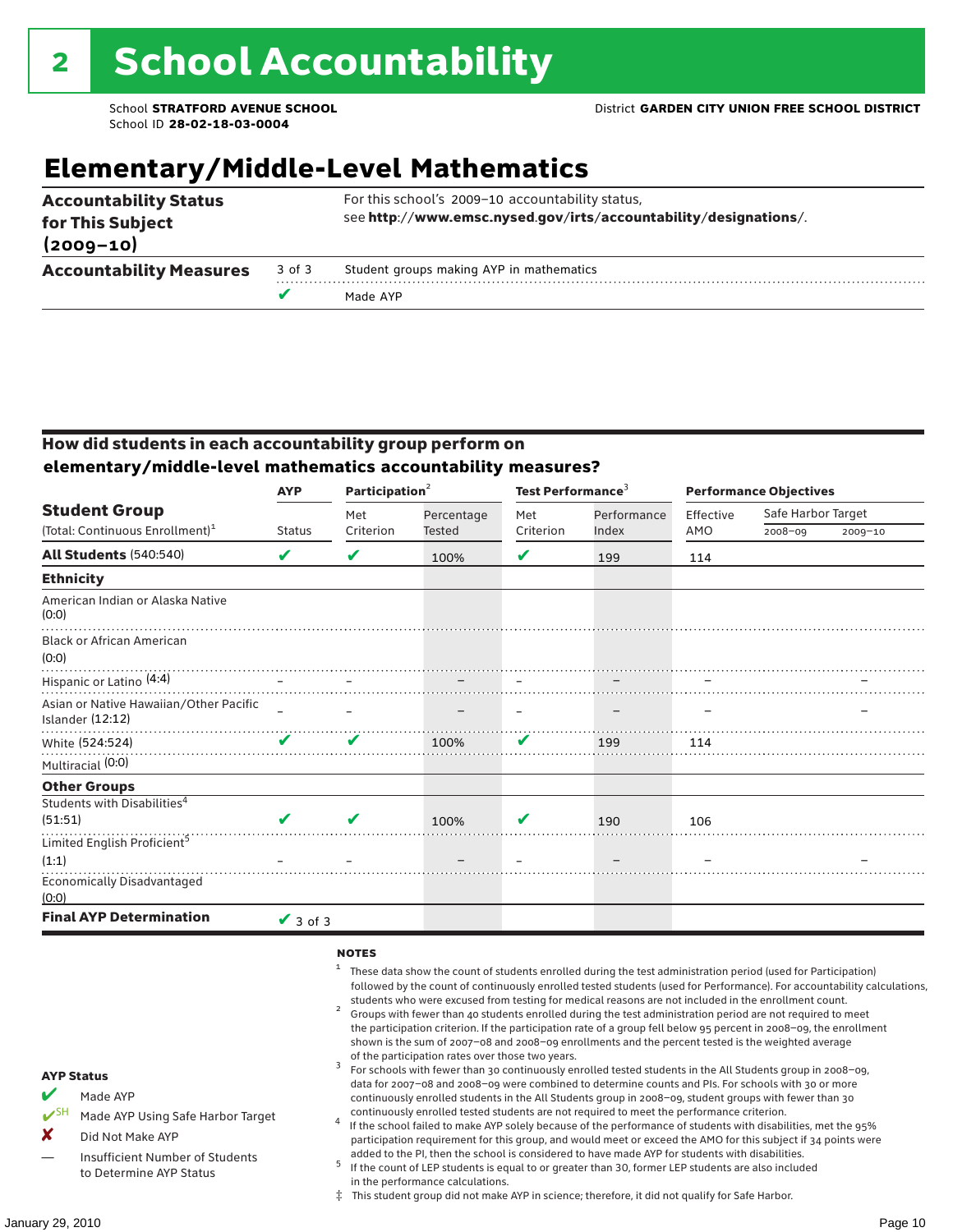### Elementary/Middle-Level Science

|                                |        | Made AYP                                                         |
|--------------------------------|--------|------------------------------------------------------------------|
| <b>Accountability Measures</b> | 1 of 1 | Student groups making AYP in science                             |
| $(2009 - 10)$                  |        |                                                                  |
| for This Subject               |        | see http://www.emsc.nysed.gov/irts/accountability/designations/. |
| <b>Accountability Status</b>   |        | For this school's 2009-10 accountability status,                 |

#### How did students in each accountability group perform on elementary/middle-level science accountability measures?

|                                                                                                                                                                                   | <b>AYP</b>    |                             | Participation <sup>2</sup>                                                    |                                                            | Test Performance <sup>3</sup> |                                                                                                                                                                                                                                                                                                                                                                                                                                                                                                                                                                                                                                                                                                                                                                                                                                                                                                                                                                                                                                                 | <b>Performance Objectives</b> |                 |             |
|-----------------------------------------------------------------------------------------------------------------------------------------------------------------------------------|---------------|-----------------------------|-------------------------------------------------------------------------------|------------------------------------------------------------|-------------------------------|-------------------------------------------------------------------------------------------------------------------------------------------------------------------------------------------------------------------------------------------------------------------------------------------------------------------------------------------------------------------------------------------------------------------------------------------------------------------------------------------------------------------------------------------------------------------------------------------------------------------------------------------------------------------------------------------------------------------------------------------------------------------------------------------------------------------------------------------------------------------------------------------------------------------------------------------------------------------------------------------------------------------------------------------------|-------------------------------|-----------------|-------------|
| <b>Student Group</b>                                                                                                                                                              |               | Safe Harbor                 | Met                                                                           | Percentage                                                 | Met                           | Performance                                                                                                                                                                                                                                                                                                                                                                                                                                                                                                                                                                                                                                                                                                                                                                                                                                                                                                                                                                                                                                     | State                         | Progress Target |             |
| (Total: Continuous Enrollment) <sup>1</sup>                                                                                                                                       |               | <b>Status Oualification</b> | Criterion                                                                     | <b>Tested</b>                                              | Criterion                     | Index                                                                                                                                                                                                                                                                                                                                                                                                                                                                                                                                                                                                                                                                                                                                                                                                                                                                                                                                                                                                                                           | Standard                      | 2008-09         | $2009 - 10$ |
| <b>All Students (172:172)</b>                                                                                                                                                     | V             | Qualified                   | V                                                                             | 100%                                                       | V                             | 198                                                                                                                                                                                                                                                                                                                                                                                                                                                                                                                                                                                                                                                                                                                                                                                                                                                                                                                                                                                                                                             | 100                           |                 |             |
| <b>Ethnicity</b>                                                                                                                                                                  |               |                             |                                                                               |                                                            |                               |                                                                                                                                                                                                                                                                                                                                                                                                                                                                                                                                                                                                                                                                                                                                                                                                                                                                                                                                                                                                                                                 |                               |                 |             |
| American Indian or Alaska Native<br>(0:0)                                                                                                                                         |               |                             |                                                                               |                                                            |                               |                                                                                                                                                                                                                                                                                                                                                                                                                                                                                                                                                                                                                                                                                                                                                                                                                                                                                                                                                                                                                                                 |                               |                 |             |
| <b>Black or African American</b><br>(0:0)                                                                                                                                         |               |                             |                                                                               |                                                            |                               |                                                                                                                                                                                                                                                                                                                                                                                                                                                                                                                                                                                                                                                                                                                                                                                                                                                                                                                                                                                                                                                 |                               |                 |             |
| Hispanic or Latino (2:2)                                                                                                                                                          |               |                             |                                                                               |                                                            |                               |                                                                                                                                                                                                                                                                                                                                                                                                                                                                                                                                                                                                                                                                                                                                                                                                                                                                                                                                                                                                                                                 |                               |                 |             |
| Asian or Native Hawaiian/Other Pacific<br>Islander (4:4)                                                                                                                          |               |                             |                                                                               |                                                            |                               |                                                                                                                                                                                                                                                                                                                                                                                                                                                                                                                                                                                                                                                                                                                                                                                                                                                                                                                                                                                                                                                 |                               |                 |             |
| White (166:166)                                                                                                                                                                   |               | <b>Oualified</b>            |                                                                               | 100%                                                       | V                             | 198                                                                                                                                                                                                                                                                                                                                                                                                                                                                                                                                                                                                                                                                                                                                                                                                                                                                                                                                                                                                                                             | 100                           |                 |             |
| Multiracial (0:0)                                                                                                                                                                 |               |                             |                                                                               |                                                            |                               |                                                                                                                                                                                                                                                                                                                                                                                                                                                                                                                                                                                                                                                                                                                                                                                                                                                                                                                                                                                                                                                 |                               |                 |             |
| <b>Other Groups</b>                                                                                                                                                               |               |                             |                                                                               |                                                            |                               |                                                                                                                                                                                                                                                                                                                                                                                                                                                                                                                                                                                                                                                                                                                                                                                                                                                                                                                                                                                                                                                 |                               |                 |             |
| <b>Students with Disabilities</b><br>(19:19)                                                                                                                                      |               |                             |                                                                               |                                                            |                               |                                                                                                                                                                                                                                                                                                                                                                                                                                                                                                                                                                                                                                                                                                                                                                                                                                                                                                                                                                                                                                                 |                               |                 |             |
| Limited English Proficient <sup>4</sup><br>(0:0)                                                                                                                                  |               |                             |                                                                               |                                                            |                               |                                                                                                                                                                                                                                                                                                                                                                                                                                                                                                                                                                                                                                                                                                                                                                                                                                                                                                                                                                                                                                                 |                               |                 |             |
| <b>Economically Disadvantaged</b><br>(0:0)                                                                                                                                        |               |                             |                                                                               |                                                            |                               |                                                                                                                                                                                                                                                                                                                                                                                                                                                                                                                                                                                                                                                                                                                                                                                                                                                                                                                                                                                                                                                 |                               |                 |             |
| <b>Final AYP Determination</b>                                                                                                                                                    | $\vee$ 1 of 1 |                             |                                                                               |                                                            |                               |                                                                                                                                                                                                                                                                                                                                                                                                                                                                                                                                                                                                                                                                                                                                                                                                                                                                                                                                                                                                                                                 |                               |                 |             |
| <b>AYP Status</b><br>V<br>Made AYP<br>$V^{\text{SH}}$<br>Made AYP Using Safe Harbor Target<br>x<br>Did Not Make AYP<br>Insufficient Number of Students<br>to Determine AYP Status |               | <b>NOTES</b><br>2           | participation rates over those two years.<br>in the performance calculations. | were combined to determine counts and performance indices. |                               | These data show the count of students enrolled during the test administration period (used for Participation)<br>followed by the count of continuously enrolled tested students (used for Performance). For accountability calculations,<br>students who were excused from testing for medical reasons are not included in the enrollment count.<br>Groups with fewer than 40 students enrolled during the test administration period are not required to meet<br>the participation criterion. If the participation rate of a group fell below 80 percent in 2008-09, the enrollment<br>shown is the sum of 2007-08 and 2008-09 enrollments and the percent tested is the weighted average of the<br>Groups with fewer than 30 continuously enrolled tested students are not required to meet the performance criterion.<br>For schools with fewer than 30 continuously enrolled tested students in 2008-09, data for 2007-08 and 2008-09<br>If the count of LEP students is equal to or greater than 30, former LEP students are also included |                               |                 |             |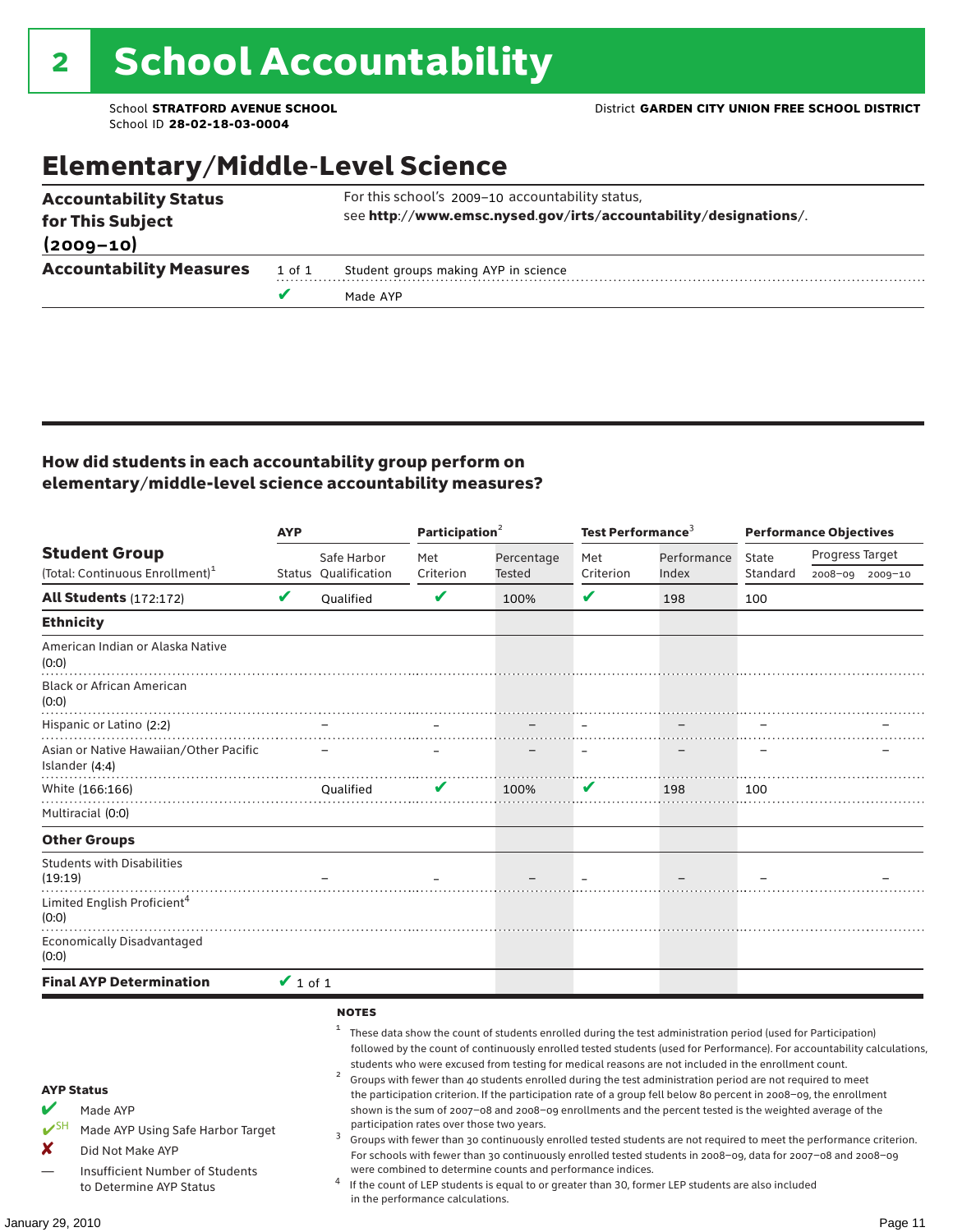### Summary of 2008–09 School Performance

Performance on the State assessments in English language arts, mathematics, and science at the elementary and middle levels is reported in terms of mean scores and the percentage of tested students scoring at or above Level 2, Level 3, and Level 4. Performance on the State assessments in ELA and mathematics at the secondary level is reported in terms of the percentage of students in a cohort scoring at these levels.

|                              | Percentage of students that<br>scored at or above Level 3 | Total<br>Tested |     |      |  |
|------------------------------|-----------------------------------------------------------|-----------------|-----|------|--|
| <b>English Language Arts</b> |                                                           | 0%              | 50% | 100% |  |
| Grade 3                      | 94%                                                       |                 |     | 192  |  |
| Grade 4                      | 98%                                                       |                 |     | 169  |  |
| Grade 5                      | 99%                                                       |                 |     | 173  |  |
| <b>Mathematics</b>           |                                                           |                 |     |      |  |
| Grade 3                      | 100%                                                      |                 |     | 192  |  |
| Grade 4                      | 99%                                                       |                 |     | 169  |  |
| Grade 5                      | 99%                                                       |                 |     | 174  |  |
| <b>Science</b>               |                                                           |                 |     |      |  |
| Grade 4                      | 98%                                                       |                 |     | 169  |  |

School **STRATFORD AVENUE SCHOOL** District **GARDEN CITY UNION FREE SCHOOL DISTRICT**

#### About the Performance Level Descriptors

#### Level 1: Not Meeting Learning Standards.

Student performance does not demonstrate an understanding of the content expected in the subject and grade level.

#### Level 2: Partially Meeting Learning Standards.

Student performance demonstrates a partial understanding of the content expected in the subject and grade level.

#### Level 3: Meeting Learning Standards.

Student performance demonstrates an understanding of the content expected in the subject and grade level.

#### Level 4: Meeting Learning Standards with Distinction.

Student performance demonstrates a thorough understanding of the content expected in the subject and grade level.

#### How are Need/Resource Capacity (N/RC) categories determined?

Districts are divided into high, average, and low need categories based on their ability to meet the special needs of their students with local resources. Districts in the high need category are subdivided into four categories based on enrollment size and, in some cases, number of students per square mile. More information about the categories can be found in the *Report to the Governor and the Legislature on the Educational Status of the State's Schools* at www.emsc.nysed.gov/irts.

#### What are Similar Schools?

In this section, this school's performance is compared with that of similar schools.

Within each N/RC category, the Department identifies Similar Schools: schools that serve similar students and have similar resources. Each school report card compares the school's performance with that of similar schools. The following factors are considered in grouping schools: a) the grade level served by the school and b) rates of student poverty and limited English proficiency. Student poverty levels are indicated by determining the percentage of children in each school who participate in the free-lunch program. By combining these factors, a measure of student need is created and used to place schools into relatively low (lowest quartile), relatively high (highest quartile), and typical (mid-range) groups.

#### This School's Similar Schools Group: **16**

All schools in this group are elementary level schools in school districts with low student needs in relation to district resource capacity.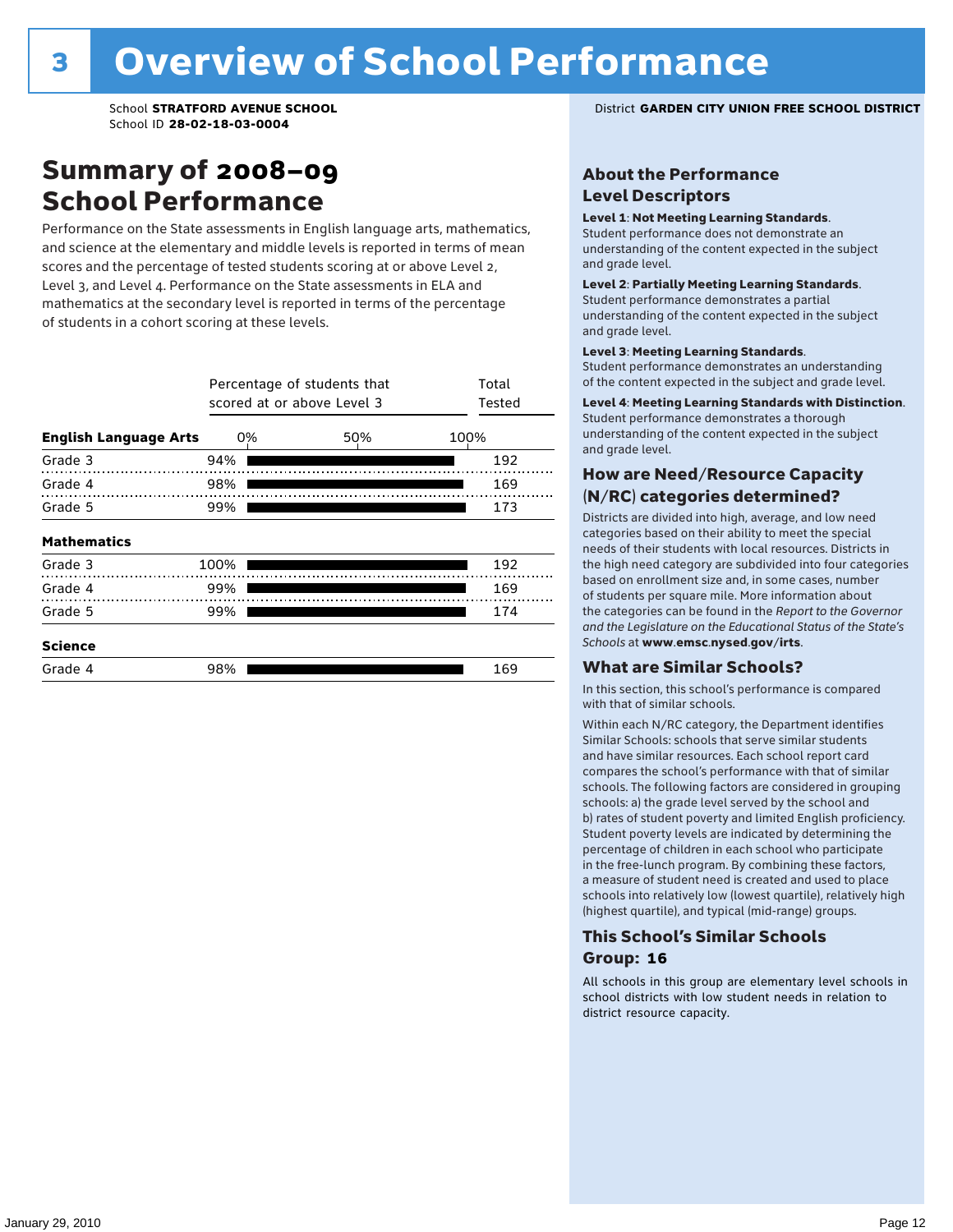# **This School's Results in Grade 3 English Language Arts**

|                                                    |        | <b>This School</b>              |         |                                 |                | <b>Similar Schools</b>          |      |                                                                                                                                              |                |
|----------------------------------------------------|--------|---------------------------------|---------|---------------------------------|----------------|---------------------------------|------|----------------------------------------------------------------------------------------------------------------------------------------------|----------------|
|                                                    |        | Percentage scoring at level(s): |         |                                 |                | Percentage scoring at level(s): |      | $3 - 4$<br>4<br>93% 91%<br>Percentage scoring at level(s):<br>$2 - 4$<br>$3 - 4$<br>100%<br>95%<br>100%<br>96%<br>100%<br>94%<br>100%<br>95% |                |
|                                                    |        | $2 - 4$                         | $3 - 4$ |                                 | 4              | $2 - 4$                         |      |                                                                                                                                              |                |
| 2009 Mean Score: 694                               | Range: | 616-780                         | 650-780 |                                 | 720-780        |                                 |      |                                                                                                                                              |                |
| 2008 Mean Score: 697                               | 100%   | 100%100%                        | 94% 95% |                                 |                | 99% 99%                         |      |                                                                                                                                              |                |
| 2008-09<br>$2007 - 08$                             |        |                                 |         |                                 | 26% 31%        |                                 |      |                                                                                                                                              | 22% 25%        |
| Number of Tested Students:                         |        | 192 172                         | 181 164 |                                 | 49<br>54       |                                 |      |                                                                                                                                              |                |
| <b>Results by</b>                                  |        | 2008-09 School Year             |         |                                 |                | 2007-08 School Year             |      |                                                                                                                                              |                |
|                                                    |        | Total                           |         | Percentage scoring at level(s): |                | Total                           |      |                                                                                                                                              |                |
| <b>Student Group</b>                               |        | Tested                          | $2 - 4$ | $3 - 4$                         | $\overline{4}$ | Tested                          |      |                                                                                                                                              | $\overline{4}$ |
| <b>All Students</b>                                |        | 192                             | 100%    | 94%                             | 26%            | 172                             |      |                                                                                                                                              | 31%            |
| Female                                             |        | 92                              | 100%    | 95%                             | 25%            | 85                              |      |                                                                                                                                              | 31%            |
| Male                                               |        | 100                             | 100%    | 94%                             | 26%            | 87                              |      |                                                                                                                                              | 32%            |
| American Indian or Alaska Native                   |        |                                 |         |                                 |                |                                 |      |                                                                                                                                              |                |
| Black or African American                          |        |                                 |         |                                 |                |                                 |      |                                                                                                                                              |                |
| Hispanic or Latino                                 |        | 1                               |         |                                 |                | 2                               |      |                                                                                                                                              |                |
| Asian or Native Hawaiian/Other<br>Pacific Islander |        | 5                               |         |                                 |                | 4                               |      |                                                                                                                                              |                |
| White                                              |        | 186                             | 100%    | 94%                             | 25%            | 166                             |      |                                                                                                                                              | 31%            |
| Multiracial                                        |        |                                 |         |                                 |                |                                 |      |                                                                                                                                              |                |
| Small Group Totals                                 |        | 6                               | 100%    | 100%                            | 33%            | 6                               | 100% | 100%                                                                                                                                         | 33%            |
| <b>General-Education Students</b>                  |        | 177                             | 100%    | 97%                             | 28%            | 155                             | 100% | 99%                                                                                                                                          | 34%            |
| <b>Students with Disabilities</b>                  |        | 15                              | 100%    | 60%                             | 0%             | 17                              | 100% | 59%                                                                                                                                          | 12%            |
| English Proficient                                 |        | 191                             |         |                                 |                | 170                             |      |                                                                                                                                              |                |
| Limited English Proficient                         |        | 1                               |         |                                 |                | 2                               |      |                                                                                                                                              |                |
| Economically Disadvantaged<br>Not Disadvantaged    |        | 192                             | 100%    | 94%                             | 26%            | 172                             | 100% | 95%                                                                                                                                          | 31%            |
| Migrant                                            |        |                                 |         |                                 |                |                                 |      |                                                                                                                                              |                |

**NOTES** 

Not Migrant

The – symbol indicates that data for a group of students have been suppressed. If a group has fewer than five students,<br>data for that group and the next smallest group(s) are suppressed to protect the privacy of individual

192

100%

| <b>Other</b>                                                                                         | 2008-09 School Year |                             |         |     | 2007-08 School Year |                             |         |     |  |
|------------------------------------------------------------------------------------------------------|---------------------|-----------------------------|---------|-----|---------------------|-----------------------------|---------|-----|--|
| <b>Assessments</b>                                                                                   | Total               | Number scoring at level(s): |         |     | Total               | Number scoring at level(s): |         |     |  |
|                                                                                                      | Tested              | $2 - 4$                     | $3 - 4$ | 4   | Tested              | $2 - 4$                     | $3 - 4$ | 4   |  |
| New York State Alternate Assessment<br>(NYSAA): Grade 3 Equivalent                                   |                     |                             |         |     |                     |                             |         |     |  |
| New York State English as a Second<br>Language Achievement Test (NYSESLAT) <sup>+</sup> :<br>Grade 3 |                     | N/A                         | N/A     | N/A | 0                   | N/A                         | N/A     | N/A |  |

94%

26%

172

100%

95%

31%

† These counts represent recently arrived LEP students who used the NYSESLAT to fulfill the English language arts participation requirement.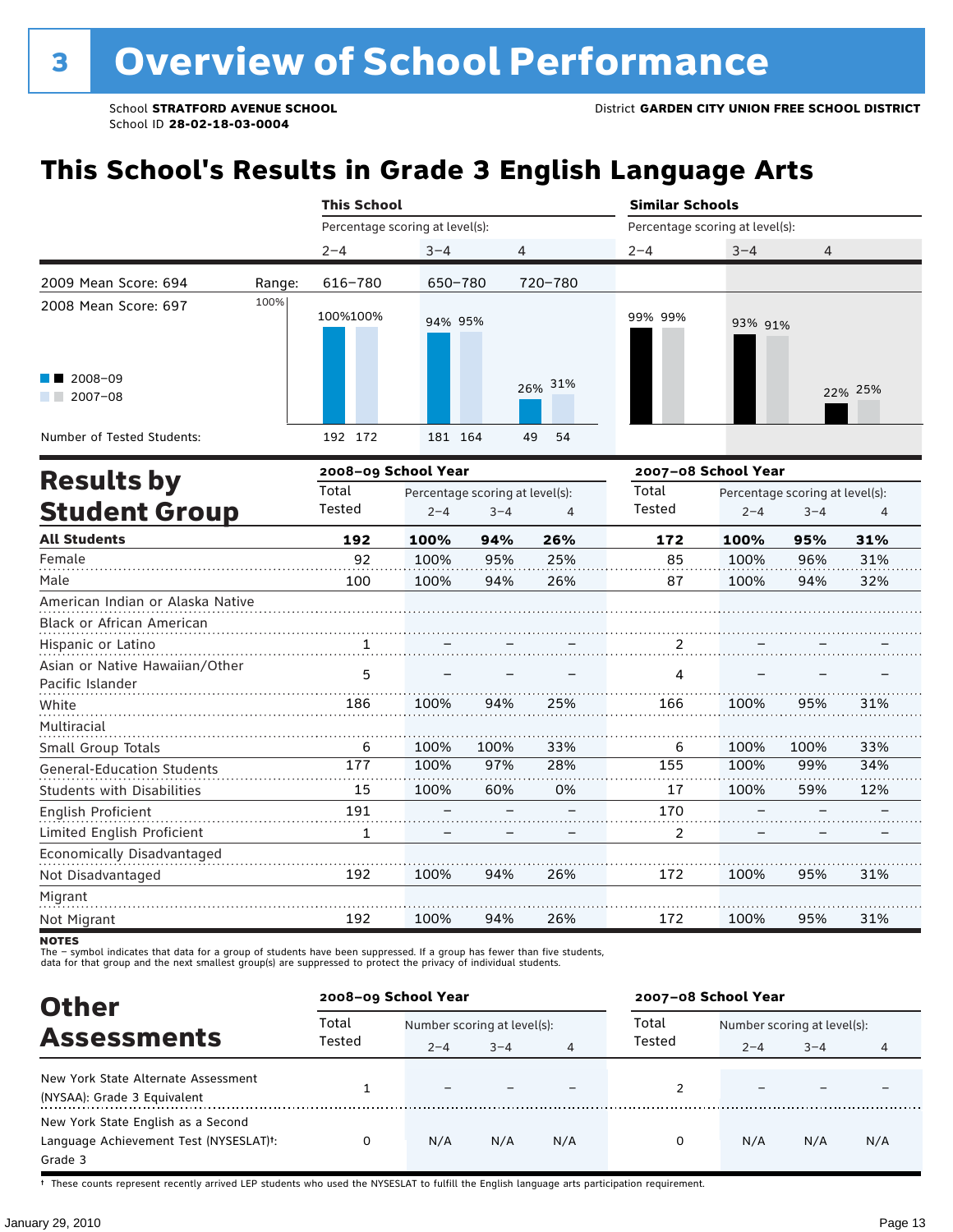# **This School's Results in Grade 3 Mathematics**

|                                                               |        | <b>This School</b>              |          |                                            |                | <b>Similar Schools</b>          |         |                                            |         |
|---------------------------------------------------------------|--------|---------------------------------|----------|--------------------------------------------|----------------|---------------------------------|---------|--------------------------------------------|---------|
|                                                               |        | Percentage scoring at level(s): |          |                                            |                | Percentage scoring at level(s): |         |                                            |         |
|                                                               |        | $2 - 4$                         | $3 - 4$  |                                            | 4              | $2 - 4$                         | $3 - 4$ | 4                                          |         |
| 2009 Mean Score: 714                                          | Range: | 624-770                         | 650-770  |                                            | 703-770        |                                 |         |                                            |         |
| 2008 Mean Score: 717                                          | 100%   | 100%100%                        | 100%100% |                                            |                | 100%100%                        | 99% 98% |                                            |         |
| 2008-09<br>$2007 - 08$                                        |        |                                 |          |                                            | 54%<br>47%     |                                 |         |                                            | 43% 42% |
| Number of Tested Students:                                    |        | 192 172                         | 192 172  |                                            | 93<br>90       |                                 |         |                                            |         |
| <b>Results by</b>                                             |        | 2008-09 School Year             |          |                                            |                | 2007-08 School Year             |         |                                            |         |
| <b>Student Group</b>                                          |        | Total<br>Tested                 | $2 - 4$  | Percentage scoring at level(s):<br>$3 - 4$ | $\overline{4}$ | Total<br>Tested                 | $2 - 4$ | Percentage scoring at level(s):<br>$3 - 4$ | 4       |
| <b>All Students</b>                                           |        | 192                             | 100%     | 100%                                       | 47%            | 172                             | 100%    | 100%                                       | 54%     |
| Female                                                        |        | 92                              | 100%     | 100%                                       | 47%            | 85                              | 100%    | 100%                                       | 60%     |
| Male                                                          |        | 100                             | 100%     | 100%                                       | 47%            | 87                              | 100%    | 100%                                       | 48%     |
| American Indian or Alaska Native<br>Black or African American |        |                                 |          |                                            |                |                                 |         |                                            |         |
| Hispanic or Latino                                            |        | $\frac{1}{\cdot}$               |          |                                            |                | 2                               |         |                                            |         |
| Asian or Native Hawaiian/Other<br>Pacific Islander            |        | 5                               |          |                                            |                | 4                               |         |                                            |         |
| White                                                         |        | 186                             | 100%     | 100%                                       | 46%            | 166                             | 100%    | 100%                                       | 54%     |
| Multiracial                                                   |        |                                 |          |                                            |                |                                 |         |                                            |         |
| Small Group Totals                                            |        | 6                               | 100%     | 100%                                       | 83%            | 6                               | 100%    | 100%                                       | 67%     |
| <b>General-Education Students</b>                             |        | 177                             | 100%     | 100%                                       | 50%            | 155                             | 100%    | 100%                                       | 59%     |
| <b>Students with Disabilities</b>                             |        | 15                              | 100%     | 100%                                       | 7%             | 17                              | 100%    | 100%                                       | 12%     |
| <b>English Proficient</b>                                     |        | 191                             |          |                                            |                | 170                             |         |                                            |         |
| Limited English Proficient                                    |        | $\mathbf{1}$                    |          |                                            |                | $\overline{2}$                  |         |                                            |         |
| Economically Disadvantaged                                    |        |                                 |          |                                            |                |                                 |         |                                            |         |
| Not Disadvantaged                                             |        | 192                             | 100%     | 100%                                       | 47%            | 172                             | 100%    | 100%                                       | 54%     |
| Migrant                                                       |        |                                 |          |                                            |                |                                 |         |                                            |         |
| Not Migrant                                                   |        | 192                             | 100%     | 100%                                       | 47%            | 172                             | 100%    | 100%                                       | 54%     |

**NOTES** 

| <b>Other</b>                                                       | 2008-09 School Year |                             |         |                          | 2007-08 School Year                  |                          |                          |  |  |
|--------------------------------------------------------------------|---------------------|-----------------------------|---------|--------------------------|--------------------------------------|--------------------------|--------------------------|--|--|
|                                                                    | Total               | Number scoring at level(s): |         |                          | Total<br>Number scoring at level(s): |                          |                          |  |  |
| <b>Assessments</b>                                                 | Tested              | $2 - 4$                     | $3 - 4$ | Tested                   | $2 - 4$                              | $3 - 4$                  | 4                        |  |  |
| New York State Alternate Assessment<br>(NYSAA): Grade 3 Equivalent |                     | $\overline{\phantom{0}}$    |         | $\overline{\phantom{0}}$ |                                      | $\overline{\phantom{0}}$ | $\overline{\phantom{0}}$ |  |  |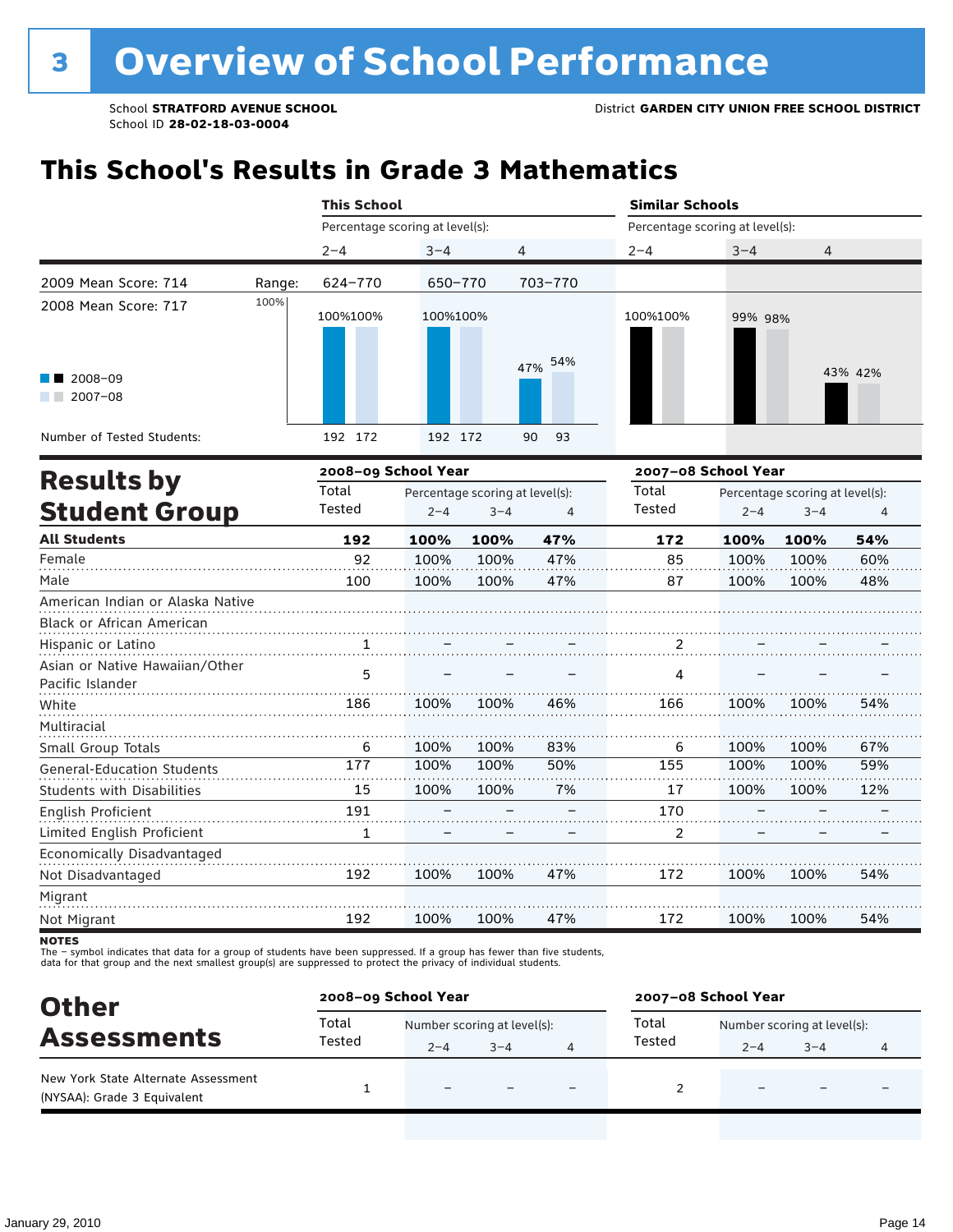# **This School's Results in Grade 4 English Language Arts**

|                                   |                     | <b>This School</b>              |         |                                 |          | <b>Similar Schools</b>          |                     |                                 |         |
|-----------------------------------|---------------------|---------------------------------|---------|---------------------------------|----------|---------------------------------|---------------------|---------------------------------|---------|
|                                   |                     | Percentage scoring at level(s): |         |                                 |          | Percentage scoring at level(s): |                     |                                 |         |
|                                   |                     | $2 - 4$                         | $3 - 4$ | 4                               |          | $2 - 4$                         | $3 - 4$             | 4                               |         |
| 2009 Mean Score: 699              | Range:              | 612-775                         | 650-775 |                                 | 716-775  |                                 |                     |                                 |         |
| 2008 Mean Score: 699              | 100%                | 100% 99%                        | 98% 98% |                                 |          | 99% 98%                         | 94% 92%             |                                 |         |
| 2008-09<br>$2007 - 08$            |                     |                                 |         |                                 | 27% 26%  |                                 |                     |                                 | 16% 18% |
| Number of Tested Students:        |                     | 169 173                         | 166 170 |                                 | 46<br>45 |                                 |                     |                                 |         |
| <b>Results by</b>                 | 2008-09 School Year |                                 |         |                                 |          |                                 | 2007-08 School Year |                                 |         |
|                                   |                     | Total                           |         | Percentage scoring at level(s): |          | Total                           |                     | Percentage scoring at level(s): |         |
| <b>Student Group</b>              |                     | Tested                          | $2 - 4$ | $3 - 4$                         | 4        | Tested                          | 4                   |                                 |         |
| <b>All Students</b>               |                     | 169                             | 100%    | 98%                             | 27%      | 174                             | 99%                 | 98%                             | 26%     |
| Female                            |                     | 83                              | 100%    | 98%                             | 31%      | 89                              | 100%                | 98%                             | 33%     |
| Male                              |                     | 86                              | 100%    | 99%                             | 23%      | 85                              | 99%                 | 98%                             | 19%     |
| American Indian or Alaska Native  |                     |                                 |         |                                 |          |                                 |                     |                                 |         |
| Black or African American         |                     |                                 |         |                                 |          |                                 |                     |                                 |         |
| Hispanic or Latino                |                     | 2                               |         |                                 |          | 1                               |                     |                                 |         |
| Asian or Native Hawaiian/Other    |                     | 4                               |         |                                 |          | 3                               |                     |                                 |         |
| Pacific Islander                  |                     |                                 |         |                                 |          |                                 |                     |                                 |         |
| White                             |                     | 163                             | 100%    | 98%                             | 27%      | 170                             |                     |                                 |         |
| Multiracial                       |                     |                                 |         |                                 |          |                                 |                     |                                 |         |
| Small Group Totals                |                     | 6                               | 100%    | 100%                            | 33%      | 174                             | 99%                 | 98%                             | 26%     |
| <b>General-Education Students</b> |                     | 153                             | 100%    | 99%                             | 30%      | 160                             | 100%                | 99%                             | 28%     |
| <b>Students with Disabilities</b> |                     | 16                              | 100%    | 88%                             | 0%       | 14                              | 93%                 | 79%                             | 0%      |
| English Proficient                |                     | 169                             | 100%    | 98%                             | 27%      | 174                             | 99%                 | 98%                             | 26%     |
| Limited English Proficient        |                     |                                 |         |                                 |          |                                 |                     |                                 |         |
| Economically Disadvantaged        |                     |                                 |         |                                 |          |                                 |                     |                                 |         |
| Not Disadvantaged                 |                     | 169                             | 100%    | 98%                             | 27%      | 174                             | 99%                 | 98%                             | 26%     |
| Migrant                           |                     |                                 |         |                                 |          |                                 |                     |                                 |         |
| Not Migrant                       |                     | 169                             | 100%    | 98%                             | 27%      | 174                             | 99%                 | 98%                             | 26%     |

**NOTES** 

The – symbol indicates that data for a group of students have been suppressed. If a group has fewer than five students,<br>data for that group and the next smallest group(s) are suppressed to protect the privacy of individual

| <b>Other</b>                                                                            |        | 2008-09 School Year         |         |     | 2007-08 School Year |                             |         |     |  |
|-----------------------------------------------------------------------------------------|--------|-----------------------------|---------|-----|---------------------|-----------------------------|---------|-----|--|
|                                                                                         | Total  | Number scoring at level(s): |         |     | Total               | Number scoring at level(s): |         |     |  |
| <b>Assessments</b>                                                                      | Tested | $2 - 4$                     | $3 - 4$ | 4   | Tested              | $2 - 4$                     | $3 - 4$ | 4   |  |
| New York State Alternate Assessment<br>(NYSAA): Grade 4 Equivalent                      |        |                             |         |     |                     |                             |         |     |  |
| New York State English as a Second<br>Language Achievement Test (NYSESLAT)t:<br>Grade 4 |        | N/A                         | N/A     | N/A | $\Omega$            | N/A                         | N/A     | N/A |  |

† These counts represent recently arrived LEP students who used the NYSESLAT to fulfill the English language arts participation requirement.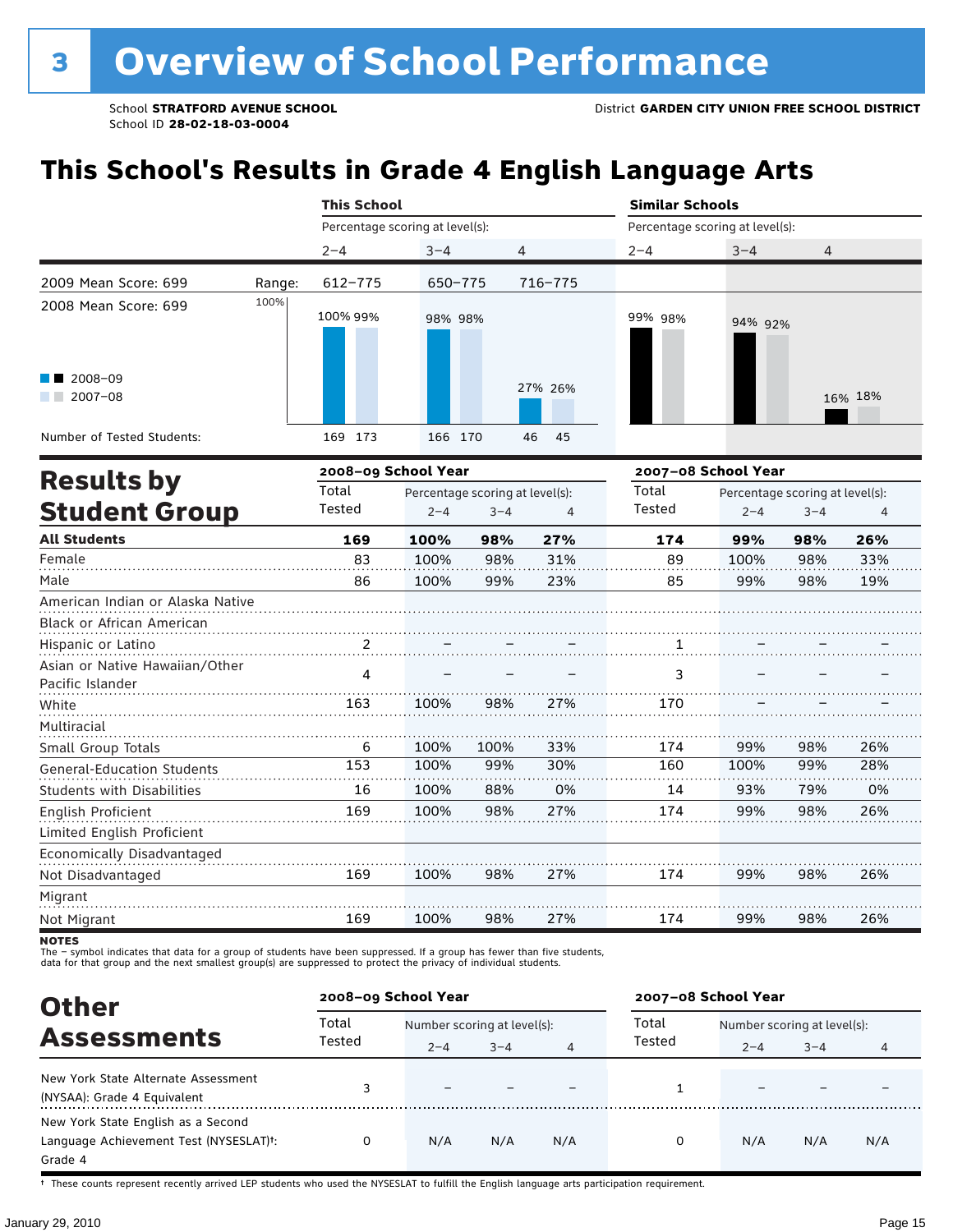# **This School's Results in Grade 4 Mathematics**

|                                                               |        | <b>This School</b>              |          |                                            |         | <b>Similar Schools</b>          |         |                                            |         |
|---------------------------------------------------------------|--------|---------------------------------|----------|--------------------------------------------|---------|---------------------------------|---------|--------------------------------------------|---------|
|                                                               |        | Percentage scoring at level(s): |          |                                            |         | Percentage scoring at level(s): |         |                                            |         |
|                                                               |        | $2 - 4$                         | $3 - 4$  | 4                                          |         | $2 - 4$                         | $3 - 4$ | 4                                          |         |
| 2009 Mean Score: 716                                          | Range: | 622-800                         | 650-800  |                                            | 702-800 |                                 |         |                                            |         |
| 2008 Mean Score: 718                                          | 100%   | 100%100%                        | 99% 100% |                                            | 67% 69% | 99% 99%                         | 97% 97% |                                            | 56% 52% |
| 2008-09<br>$2007 - 08$                                        |        |                                 |          |                                            |         |                                 |         |                                            |         |
| Number of Tested Students:                                    |        | 169 173                         | 167 173  |                                            | 114 120 |                                 |         |                                            |         |
| <b>Results by</b>                                             |        | 2008-09 School Year             |          |                                            |         | 2007-08 School Year             |         |                                            |         |
| <b>Student Group</b>                                          |        | Total<br>Tested                 | $2 - 4$  | Percentage scoring at level(s):<br>$3 - 4$ | 4       | Total<br>Tested                 | $2 - 4$ | Percentage scoring at level(s):<br>$3 - 4$ | 4       |
| <b>All Students</b>                                           |        | 169                             | 100%     | 99%                                        | 67%     | 173                             | 100%    | 100%                                       | 69%     |
| Female                                                        |        | 83                              | 100%     | 99%                                        | 65%     | 88                              | 100%    | 100%                                       | 67%     |
| Male                                                          |        | 86                              | 100%     | 99%                                        | 70%     | 85                              | 100%    | 100%                                       | 72%     |
| American Indian or Alaska Native<br>Black or African American |        |                                 |          |                                            |         |                                 |         |                                            |         |
| Hispanic or Latino                                            |        | 2                               |          |                                            |         | 1                               |         |                                            |         |
| Asian or Native Hawaiian/Other<br>Pacific Islander            |        | 4                               |          |                                            |         | 3                               |         |                                            |         |
| White                                                         |        | 163                             | 100%     | 99%                                        | 67%     | 169                             |         |                                            |         |
| Multiracial<br>Small Group Totals                             |        | 6                               | 100%     | 100%                                       | 67%     | 173                             | 100%    | 100%                                       | 69%     |
| <b>General-Education Students</b>                             |        | 153                             | 100%     | 100%                                       | 71%     | 159                             | 100%    | 100%                                       | 73%     |
| <b>Students with Disabilities</b>                             |        | 16                              | 100%     | 88%                                        | 38%     | 14                              | 100%    | 100%                                       | 29%     |
| English Proficient                                            |        | 169                             | 100%     | 99%                                        | 67%     | 173                             | 100%    | 100%                                       | 69%     |
| Limited English Proficient                                    |        |                                 |          |                                            |         |                                 |         |                                            |         |
| Economically Disadvantaged                                    |        |                                 |          |                                            |         |                                 |         |                                            |         |
| Not Disadvantaged                                             |        | 169                             | 100%     | 99%                                        | 67%     | 173                             | 100%    | 100%                                       | 69%     |
| Migrant                                                       |        |                                 |          |                                            |         |                                 |         |                                            |         |
| Not Migrant                                                   |        | 169                             | 100%     | 99%                                        | 67%     | 173                             | 100%    | 100%                                       | 69%     |

**NOTES** 

| <b>Other</b>                                                       | 2008-09 School Year |                             |         |                          | 2007-08 School Year |                             |                          |   |  |
|--------------------------------------------------------------------|---------------------|-----------------------------|---------|--------------------------|---------------------|-----------------------------|--------------------------|---|--|
| <b>Assessments</b>                                                 | Total               | Number scoring at level(s): |         |                          | Total               | Number scoring at level(s): |                          |   |  |
|                                                                    | Tested              | $2 - 4$                     | $3 - 4$ | 4                        | Tested              | $2 - 4$                     | $3 - 4$                  | 4 |  |
| New York State Alternate Assessment<br>(NYSAA): Grade 4 Equivalent |                     | $\overline{\phantom{0}}$    |         | $\overline{\phantom{0}}$ |                     |                             | $\overline{\phantom{0}}$ |   |  |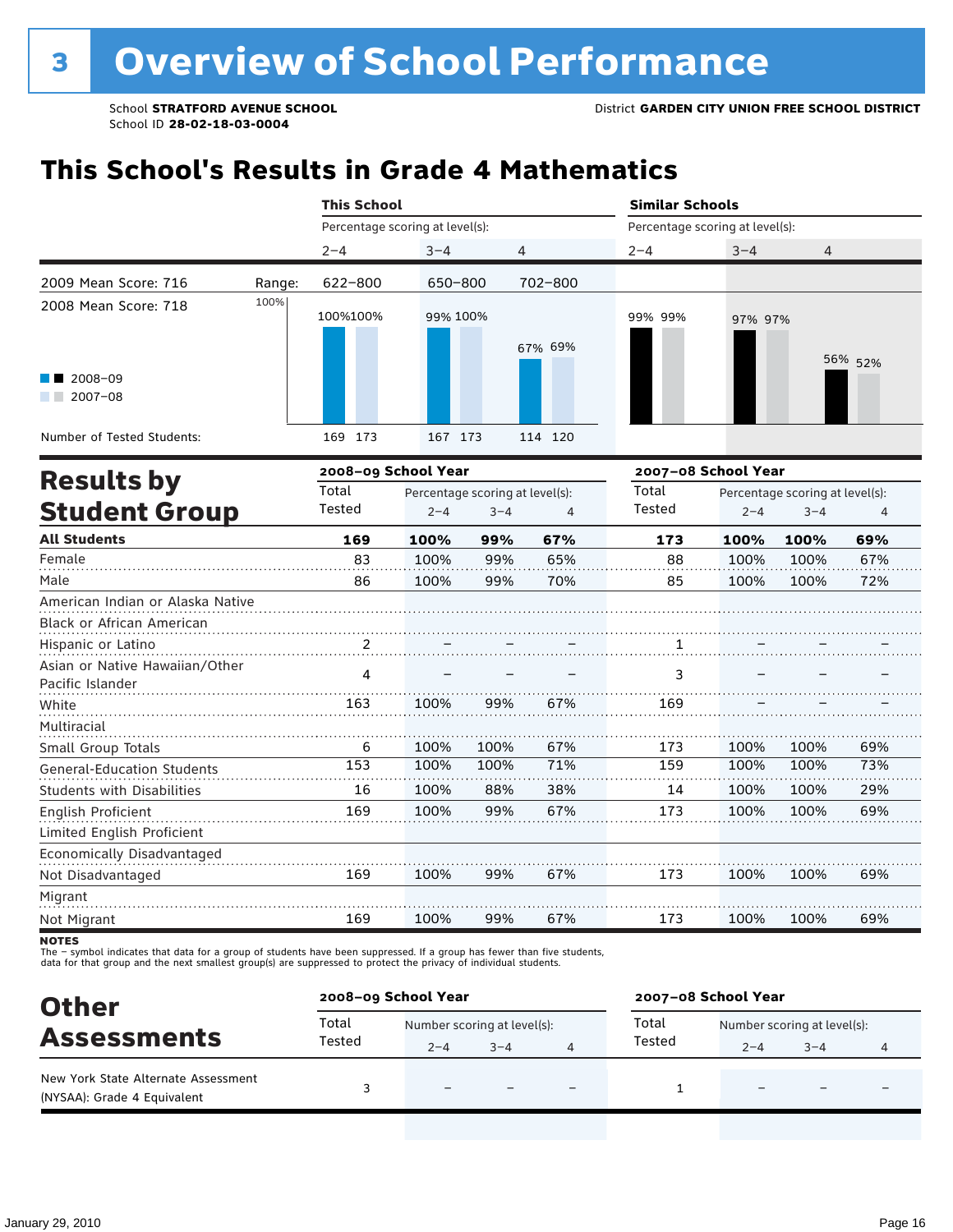## **This School's Results in Grade 4 Science**

|                                                               |                 | <b>This School</b>                                         |         |      |                 | <b>Similar Schools</b><br>Percentage scoring at level(s): |                                            |      |         |  |
|---------------------------------------------------------------|-----------------|------------------------------------------------------------|---------|------|-----------------|-----------------------------------------------------------|--------------------------------------------|------|---------|--|
|                                                               |                 | Percentage scoring at level(s):                            |         |      |                 |                                                           |                                            |      |         |  |
|                                                               |                 | $2 - 4$                                                    | $3 - 4$ | 4    |                 | $2 - 4$                                                   | $3 - 4$                                    | 4    |         |  |
| 2009 Mean Score: 91                                           | Range:          | $45 - 100$                                                 | 65-100  |      | $85 - 100$      |                                                           |                                            |      |         |  |
| 2008 Mean Score: 90                                           | 100%            | 100%100%                                                   | 98% 99% |      | 83% 86%         | 100%100%                                                  | 98% 98%                                    |      | 85% 79% |  |
| 2008-09<br>$2007 - 08$                                        |                 |                                                            |         |      |                 |                                                           |                                            |      |         |  |
| Number of Tested Students:                                    |                 | 169 173                                                    | 166 172 |      | 141 149         |                                                           |                                            |      |         |  |
| <b>Results by</b>                                             |                 | 2008-09 School Year                                        |         |      |                 | 2007-08 School Year                                       |                                            |      |         |  |
| <b>Student Group</b>                                          | Total<br>Tested | Percentage scoring at level(s):<br>$2 - 4$<br>$3 - 4$<br>4 |         |      | Total<br>Tested | $2 - 4$                                                   | Percentage scoring at level(s):<br>$3 - 4$ | 4    |         |  |
| <b>All Students</b>                                           |                 | 169                                                        | 100%    | 98%  | 83%             | 173                                                       | 100%                                       | 99%  | 86%     |  |
| Female                                                        |                 | 83                                                         | 100%    | 100% | 84%             | 88                                                        | 100%                                       | 99%  | 86%     |  |
| Male                                                          |                 | 86                                                         | 100%    | 97%  | 83%             | 85                                                        | 100%                                       | 100% | 86%     |  |
| American Indian or Alaska Native<br>Black or African American |                 |                                                            |         |      |                 |                                                           |                                            |      |         |  |
| Hispanic or Latino                                            |                 | 2                                                          |         |      |                 | 1                                                         |                                            |      |         |  |
| Asian or Native Hawaiian/Other<br>Pacific Islander            |                 | 4                                                          |         |      |                 | 3                                                         |                                            |      |         |  |
| White                                                         |                 | 163                                                        | 100%    | 98%  | 83%             | 169                                                       |                                            |      |         |  |
| Multiracial<br>Small Group Totals                             |                 | 6                                                          | 100%    | 100% | 100%            | 173                                                       | 100%                                       | 99%  | 86%     |  |
| <b>General-Education Students</b>                             |                 | 153                                                        | 100%    | 99%  | 85%             | 159                                                       | 100%                                       | 99%  | 90%     |  |
| <b>Students with Disabilities</b>                             |                 | 16                                                         | 100%    | 94%  | 69%             | 14                                                        | 100%                                       | 100% | 43%     |  |
| English Proficient                                            |                 | 169                                                        | 100%    | 98%  | 83%             | 173                                                       | 100%                                       | 99%  | 86%     |  |
| Limited English Proficient                                    |                 |                                                            |         |      |                 |                                                           |                                            |      |         |  |
| Economically Disadvantaged                                    |                 |                                                            |         |      |                 |                                                           |                                            |      |         |  |
| Not Disadvantaged                                             |                 | 169                                                        | 100%    | 98%  | 83%             | 173                                                       | 100%                                       | 99%  | 86%     |  |
| Migrant                                                       |                 |                                                            |         |      |                 |                                                           |                                            |      |         |  |
| Not Migrant                                                   |                 | 169                                                        | 100%    | 98%  | 83%             | 173                                                       | 100%                                       | 99%  | 86%     |  |

**NOTES** 

| <b>Other</b>                                                       | 2008-09 School Year |                             |         |   | 2007-08 School Year |                             |                          |   |  |
|--------------------------------------------------------------------|---------------------|-----------------------------|---------|---|---------------------|-----------------------------|--------------------------|---|--|
| <b>Assessments</b>                                                 | Total               | Number scoring at level(s): |         |   | Total               | Number scoring at level(s): |                          |   |  |
|                                                                    | Tested              | $2 - 4$                     | $3 - 4$ |   | Tested              | $2 - 4$                     | $3 - 4$                  | 4 |  |
| New York State Alternate Assessment<br>(NYSAA): Grade 4 Equivalent |                     | $\overline{\phantom{0}}$    |         | - |                     |                             | $\overline{\phantom{0}}$ |   |  |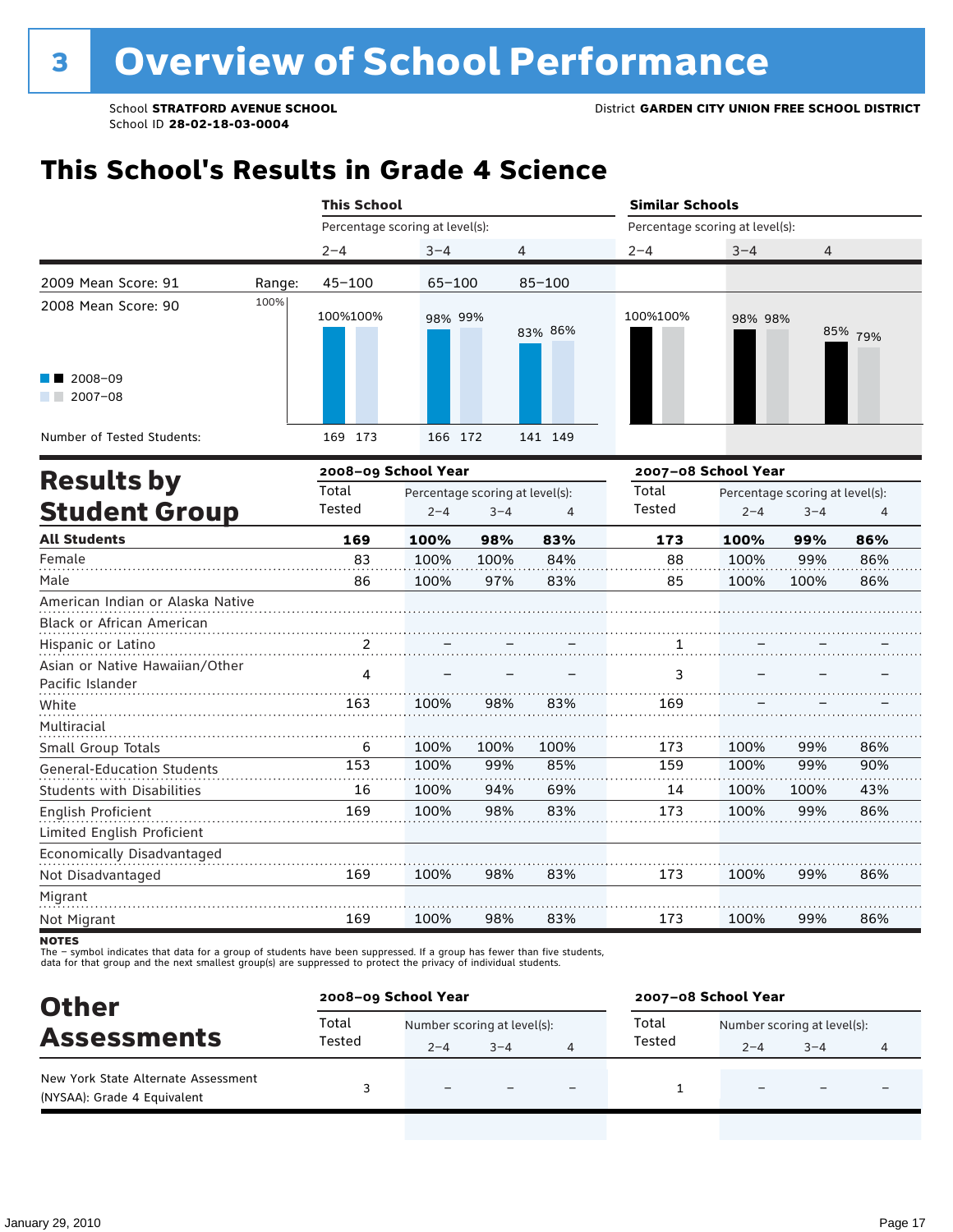# **This School's Results in Grade 5 English Language Arts**

|                                   |        | <b>This School</b>                       |         |         |            | <b>Similar Schools</b> |                                 |                                 |     |  |  |
|-----------------------------------|--------|------------------------------------------|---------|---------|------------|------------------------|---------------------------------|---------------------------------|-----|--|--|
|                                   |        | Percentage scoring at level(s):          |         |         |            |                        | Percentage scoring at level(s): |                                 |     |  |  |
|                                   |        | $2 - 4$                                  | $3 - 4$ |         | 4          | $2 - 4$                | $3 - 4$                         | $\overline{4}$                  |     |  |  |
| 2009 Mean Score: 700              | Range: | 608-795                                  | 650-795 |         | 711-795    |                        |                                 |                                 |     |  |  |
| 2008 Mean Score: 693              | 100%   | 100%100%                                 | 99% 98% |         |            | 100%100%               | 96% 95%                         |                                 |     |  |  |
| 2008-09<br>$2007 - 08$            |        |                                          |         |         | 34%<br>18% |                        |                                 | 25%                             | 13% |  |  |
| Number of Tested Students:        |        | 173 193                                  | 172 189 |         | 58<br>35   |                        |                                 |                                 |     |  |  |
| <b>Results by</b>                 |        | 2008-09 School Year                      |         |         |            | 2007-08 School Year    |                                 |                                 |     |  |  |
|                                   |        | Total<br>Percentage scoring at level(s): |         |         |            | Total                  |                                 | Percentage scoring at level(s): |     |  |  |
| <b>Student Group</b>              |        | Tested                                   | $2 - 4$ | $3 - 4$ | 4          | Tested                 | $2 - 4$                         | $3 - 4$                         | 4   |  |  |
| <b>All Students</b>               |        | 173                                      | 100%    | 99%     | 34%        | 193                    | 100%                            | 98%                             | 18% |  |  |
| Female                            |        | 88                                       | 100%    | 99%     | 33%        | 89                     | 100%                            | 98%                             | 18% |  |  |
| Male                              |        | 85                                       | 100%    | 100%    | 34%        | 104                    | 100%                            | 98%                             | 18% |  |  |
| American Indian or Alaska Native  |        |                                          |         |         |            |                        |                                 |                                 |     |  |  |
| Black or African American         |        |                                          |         |         |            |                        |                                 |                                 |     |  |  |
| Hispanic or Latino                |        | 1                                        |         |         |            | 2                      |                                 |                                 |     |  |  |
| Asian or Native Hawaiian/Other    |        | 3                                        |         |         |            | 4                      |                                 |                                 |     |  |  |
| Pacific Islander                  |        |                                          |         |         |            |                        |                                 |                                 |     |  |  |
| White                             |        | 169                                      |         |         |            | 187                    | 100%                            | 98%                             | 17% |  |  |
| Multiracial                       |        |                                          |         |         |            |                        |                                 |                                 |     |  |  |
| Small Group Totals                |        | 173                                      | 100%    | 99%     | 34%        | 6                      | 100%                            | 100%                            | 50% |  |  |
| <b>General-Education Students</b> |        | 158                                      | 100%    | 99%     | 35%        | 174                    | 100%                            | 99%                             | 20% |  |  |
| <b>Students with Disabilities</b> |        | 15                                       | 100%    | 100%    | 13%        | 19                     | 100%                            | 84%                             | 5%  |  |  |
| English Proficient                |        | 173                                      | 100%    | 99%     | 34%        | 193                    | 100%                            | 98%                             | 18% |  |  |
| Limited English Proficient        |        |                                          |         |         |            |                        |                                 |                                 |     |  |  |
| Economically Disadvantaged        |        |                                          |         |         |            |                        |                                 |                                 |     |  |  |
| Not Disadvantaged                 |        | 173                                      | 100%    | 99%     | 34%        | 193                    | 100%                            | 98%                             | 18% |  |  |
| Migrant                           |        |                                          |         |         |            |                        |                                 |                                 |     |  |  |
| Not Migrant                       |        | 173                                      | 100%    | 99%     | 34%        | 193                    | 100%                            | 98%                             | 18% |  |  |

**NOTES** 

The – symbol indicates that data for a group of students have been suppressed. If a group has fewer than five students,<br>data for that group and the next smallest group(s) are suppressed to protect the privacy of individual

| <b>Other</b>                                                                                         | 2008-09 School Year |                             |         |     | 2007-08 School Year |                             |         |     |  |
|------------------------------------------------------------------------------------------------------|---------------------|-----------------------------|---------|-----|---------------------|-----------------------------|---------|-----|--|
| <b>Assessments</b>                                                                                   | Total               | Number scoring at level(s): |         |     | Total               | Number scoring at level(s): |         |     |  |
|                                                                                                      | Tested              | $2 - 4$                     | $3 - 4$ | 4   | Tested              | $2 - 4$                     | $3 - 4$ | 4   |  |
| New York State Alternate Assessment<br>(NYSAA): Grade 5 Equivalent                                   |                     |                             |         |     |                     |                             |         |     |  |
| New York State English as a Second<br>Language Achievement Test (NYSESLAT) <sup>+</sup> :<br>Grade 5 |                     | N/A                         | N/A     | N/A |                     | N/A                         | N/A     | N/A |  |

† These counts represent recently arrived LEP students who used the NYSESLAT to fulfill the English language arts participation requirement.